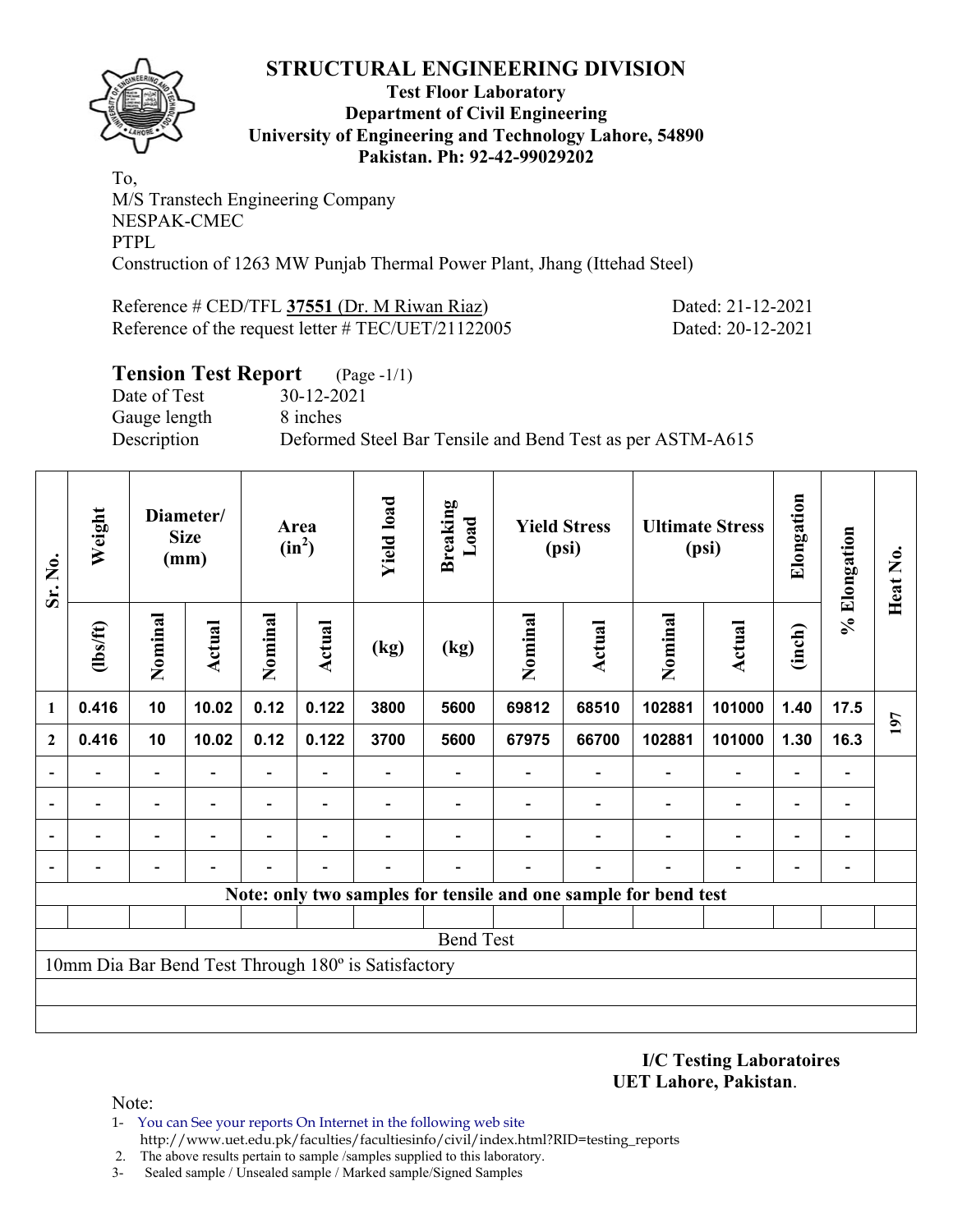

**Test Floor Laboratory Department of Civil Engineering University of Engineering and Technology Lahore, 54890 Pakistan. Ph: 92-42-99029202** 

To, Resident Engineer NESPAK Dualization of Swabi – Jehangira Road Project (WMI)

| Reference # CED/TFL 37591 (Dr. Usman Akmal)                  | Dated: 24-12-2021 |
|--------------------------------------------------------------|-------------------|
| Reference of the request letter $\#$ 4266/103/PKHA/FM/102/38 | Dated: 15-12-2021 |

## **Tension Test Report** (Page -1/3)

Date of Test 30-12-2021 Gauge length 640 mm Description Steel Strand Tensile Test as per ASTM A-416-94a

| Sr. No.          | <b>Nominal</b><br><b>Diameter</b> | <b>Nominal</b><br>Weight     | <b>Measured</b><br>weight | <b>Yield strength</b><br>clause $(6.3)$ |        | <b>Breaking</b><br>strength<br>clause $(6.2)$ |        | Modulus of<br>Elasticity<br>Young's<br>$\epsilon$ . T., | % Elongation             | Remarks / Coil No. |  |  |
|------------------|-----------------------------------|------------------------------|---------------------------|-----------------------------------------|--------|-----------------------------------------------|--------|---------------------------------------------------------|--------------------------|--------------------|--|--|
|                  | (mm)                              | (kg/km)                      | (kg/km)                   | (kN)<br>(kg)                            |        | (kN)<br>(kg)                                  |        | GPa                                                     |                          |                    |  |  |
| $\mathbf{1}$     | 12.70<br>(1/2")                   | 775.0                        | 781.0                     | 17800                                   | 174.62 | 19500                                         | 191.30 | 199                                                     | >3.50                    | XX                 |  |  |
| $\boldsymbol{2}$ | 12.70<br>(1/2")                   | 775.0                        | 784.0                     | 17500                                   | 171.68 | 19800                                         | 194.24 | 199                                                     | >3.50                    | XX                 |  |  |
|                  | $\overline{\phantom{a}}$          |                              |                           |                                         |        |                                               |        |                                                         |                          |                    |  |  |
|                  |                                   |                              |                           |                                         |        |                                               |        |                                                         |                          |                    |  |  |
|                  | $\overline{\phantom{0}}$          | $\qquad \qquad \blacksquare$ | $\overline{\phantom{0}}$  | ۳                                       |        |                                               |        |                                                         |                          |                    |  |  |
| $\blacksquare$   | $\overline{\phantom{a}}$          | $\blacksquare$               | $\overline{\phantom{0}}$  | $\overline{\phantom{0}}$                |        |                                               | -      | $\qquad \qquad \blacksquare$                            | $\overline{\phantom{0}}$ |                    |  |  |
|                  | <b>Only two samples for Test</b>  |                              |                           |                                         |        |                                               |        |                                                         |                          |                    |  |  |

Note:

1. Modulus of Elasticity is based on nominal steel area of the steel strand vide clause 13.3 of ASTM – A416a

2. Load versus percentage strain graphs are attached

**I/C Testing Laboratoires UET Lahore, Pakistan**.

Note:

1- You can See your reports On Internet in the following web site http://www.uet.edu.pk/faculties/facultiesinfo/civil/index.html?RID=testing\_reports

2. The above results pertain to sample /samples supplied to this laboratory.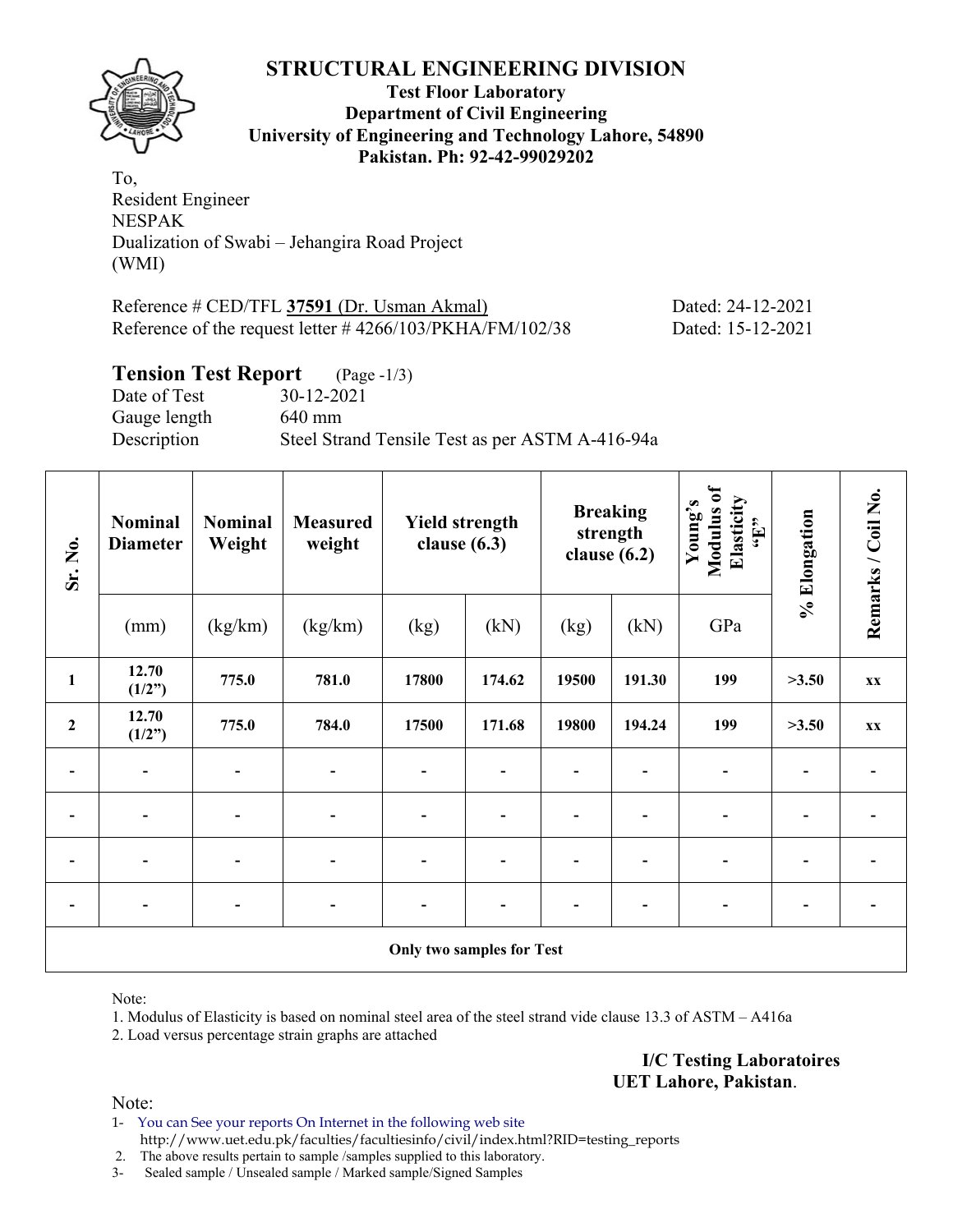## **Test Floor Laboratory Department of Civil Engineering University of Engineering and Technology Lahore, 54890 Pakistan. Ph: 92-42-99029202**

To, Resident Engineer NESPAK Dualization of Swabi – Jehangira Road Project (WMI)

| Reference # CED/TFL 37591 (Dr. Usman Akmal)                  | Dated: 24-12-2021 |
|--------------------------------------------------------------|-------------------|
| Reference of the request letter $\#$ 4266/103/PKHA/FM/102/38 | Dated: 15-12-2021 |





**I/C Testing Laboratoires UET Lahore, Pakistan**.

- 1- You can See your reports On Internet in the following web site http://www.uet.edu.pk/faculties/facultiesinfo/civil/index.html?RID=testing\_reports
- 2. The above results pertain to sample /samples supplied to this laboratory.
- 3- Sealed sample / Unsealed sample / Marked sample/Signed Samples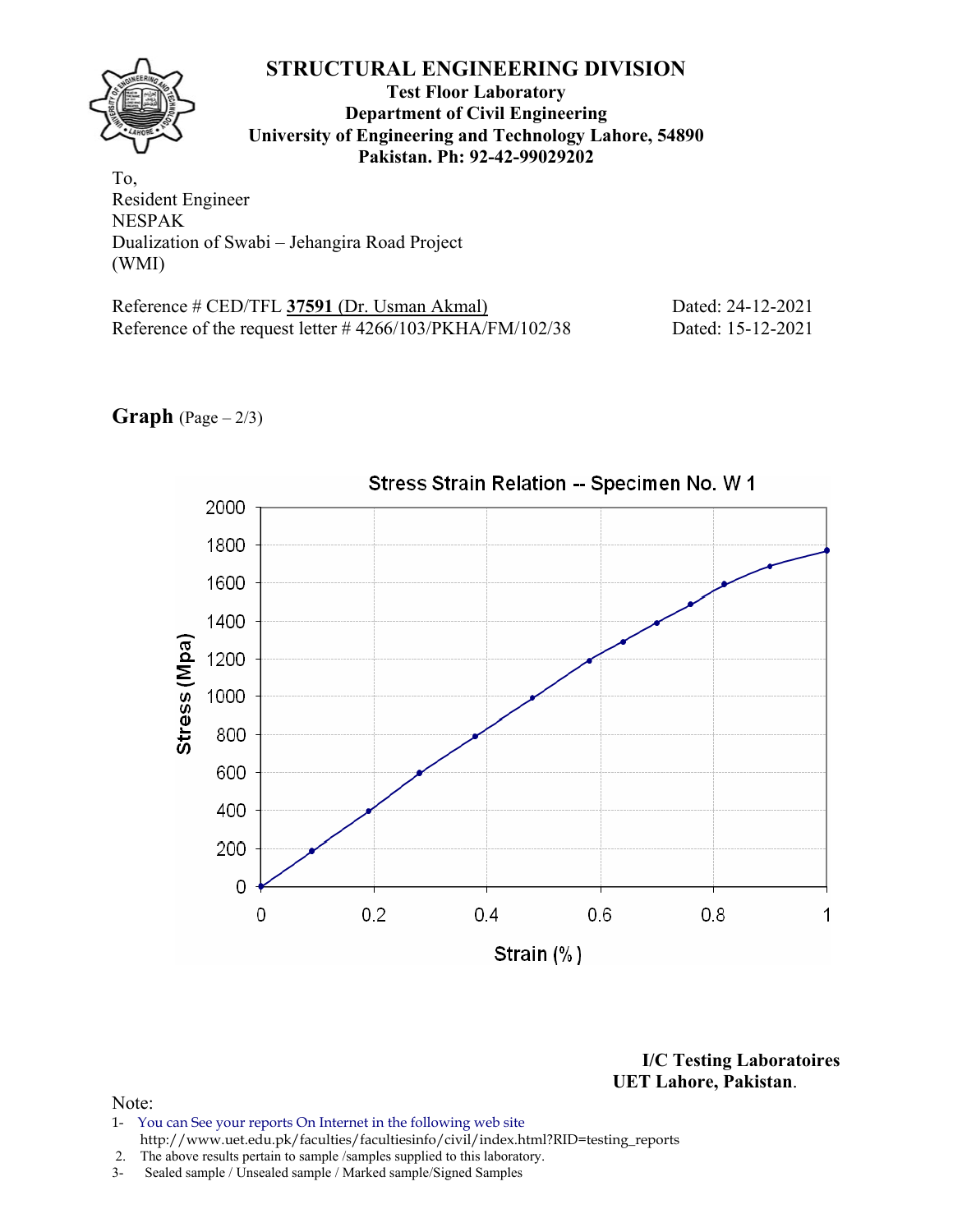## **Test Floor Laboratory Department of Civil Engineering University of Engineering and Technology Lahore, 54890 Pakistan. Ph: 92-42-99029202**

To, Resident Engineer NESPAK Dualization of Swabi – Jehangira Road Project (WMI)

| Reference # CED/TFL 37591 (Dr. Usman Akmal)                  | Dated: 24-12-2021 |
|--------------------------------------------------------------|-------------------|
| Reference of the request letter $\#$ 4266/103/PKHA/FM/102/38 | Dated: 15-12-2021 |





**I/C Testing Laboratoires UET Lahore, Pakistan**.

- 1- You can See your reports On Internet in the following web site http://www.uet.edu.pk/faculties/facultiesinfo/civil/index.html?RID=testing\_reports
- 2. The above results pertain to sample / samples supplied to this laboratory.<br>3- Sealed sample / Unsealed sample / Marked sample/Signed Samples
- Sealed sample / Unsealed sample / Marked sample/Signed Samples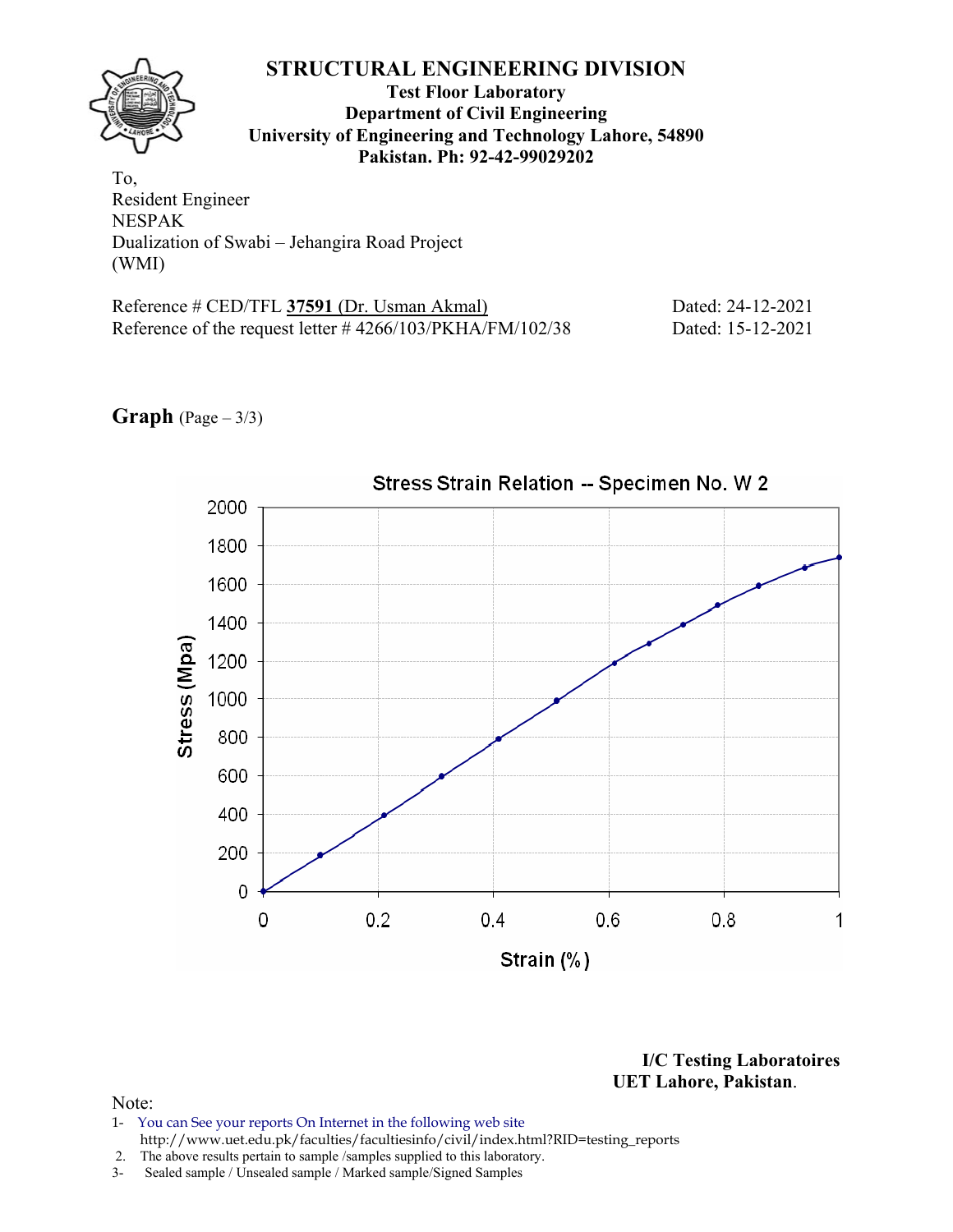

**Test Floor Laboratory Department of Civil Engineering University of Engineering and Technology Lahore, 54890 Pakistan. Ph: 92-42-99029202** 

To, Project Manager Tarbela 5 Consultants

Reference # CED/TFL **37604, 628** (Dr. Usman Akmal) Dated: 28-12-2021 Reference of the request letter # T5C-UET-QUA-60-00909 Dated: 24-12-2021

|                | <b>Tension Test Report</b>                                    |         | $(Page - 1/4)$                                  |                |                       |                                               |        |                                     |              |                    |
|----------------|---------------------------------------------------------------|---------|-------------------------------------------------|----------------|-----------------------|-----------------------------------------------|--------|-------------------------------------|--------------|--------------------|
|                | Date of Test                                                  |         | 30-12-2021                                      |                |                       |                                               |        |                                     |              |                    |
|                | Gauge length                                                  |         | 640 mm                                          |                |                       |                                               |        |                                     |              |                    |
|                | Description                                                   |         | Steel Strand Tensile Test as per ASTM A-416-94a |                |                       |                                               |        |                                     |              |                    |
| Sr. No.        | <b>Nominal</b><br><b>Nominal</b><br>Weight<br><b>Diameter</b> |         | <b>Measured</b><br>weight                       | clause $(6.3)$ | <b>Yield strength</b> | <b>Breaking</b><br>strength<br>clause $(6.2)$ |        | Modulus of<br>Elasticity<br>Young's | % Elongation | Remarks / Coil No. |
|                | (mm)                                                          | (kg/km) | (kg/km)                                         | (kg)           | (kN)                  | (kg)                                          | (kN)   | E, GPa                              |              |                    |
| $\mathbf{1}$   | 15.24(0.6")                                                   | 1102.0  | 1106.0                                          | 22600          | 221.71                | 27300                                         | 267.81 | 199                                 | >3.50        | <b>XX</b>          |
| $\overline{2}$ | 15.24(0.6")                                                   | 1102.0  | 1102.0                                          | 24900          | 244.27                | 27400                                         | 268.79 | 198                                 | >3.50        | XX                 |
| $\mathfrak{Z}$ | 15.24(0.6")                                                   | 1102.0  | 1104.0                                          | 24500          | 240.35                | 27400                                         | 268.79 | 199                                 | >3.50        | XX                 |
|                |                                                               |         |                                                 |                |                       |                                               |        |                                     |              |                    |
|                |                                                               |         |                                                 |                |                       |                                               |        |                                     |              |                    |

**Only three samples for Test** 

**- - - - - - - - - - -** 

Note:

1. Modulus of Elasticity is based on nominal steel area of the steel strand vide clause 13.3 of ASTM – A416a

2. Load versus percentage strain graphs are attached

**I/C Testing Laboratoires UET Lahore, Pakistan**.

Note:

1- You can See your reports On Internet in the following web site http://www.uet.edu.pk/faculties/facultiesinfo/civil/index.html?RID=testing\_reports

2. The above results pertain to sample /samples supplied to this laboratory.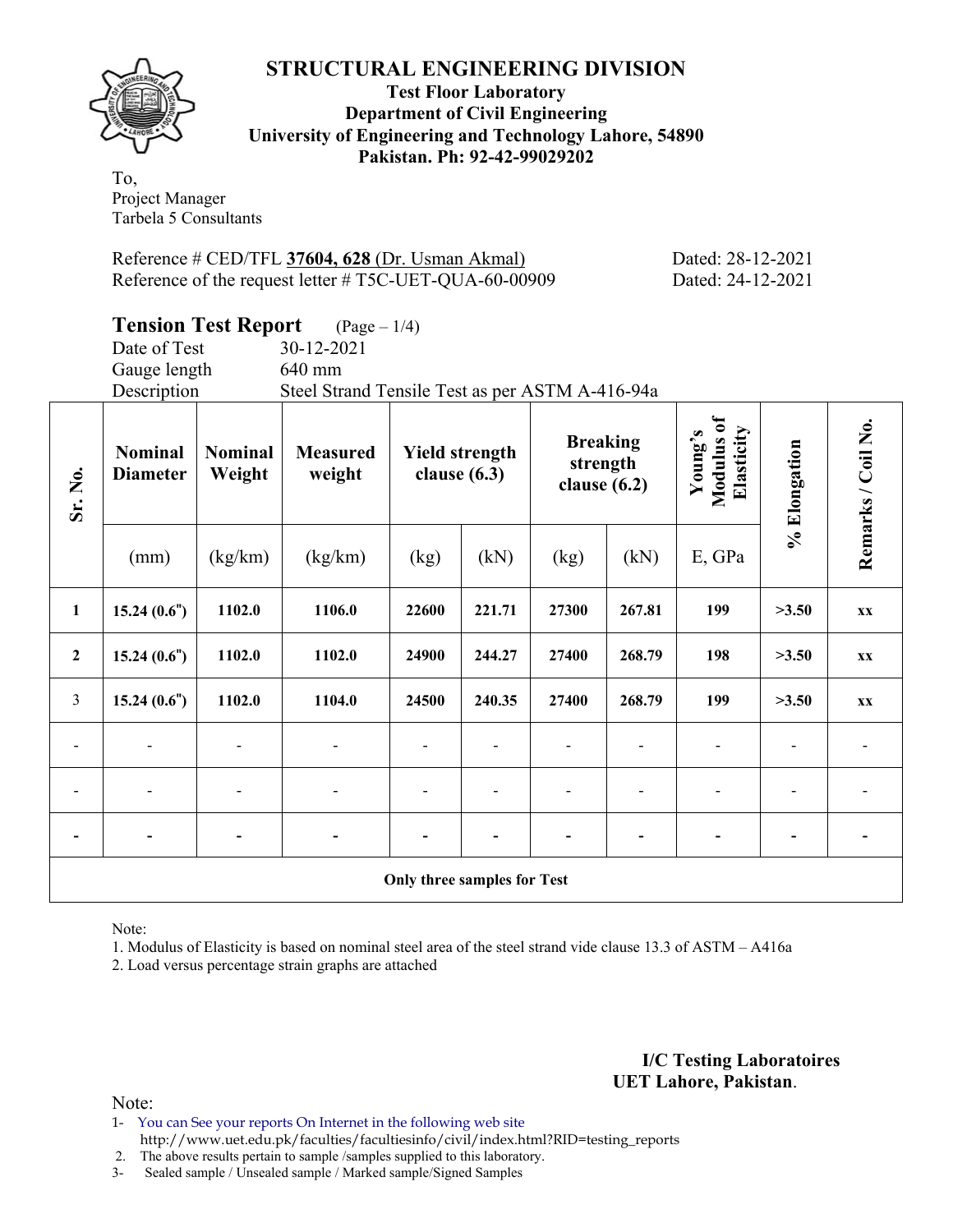

**Test Floor Laboratory Department of Civil Engineering University of Engineering and Technology Lahore, 54890 Pakistan. Ph: 92-42-99029202** 

To, Project Manager Tarbela 5 Consultants

Reference # CED/TFL **37604, 628** (Dr. Usman Akmal) Dated: 28-12-2021 Reference of the request letter # T5C-UET-QUA-60-00909 Dated: 24-12-2021

**Graph**  $(Page - 2/4)$ 



**I/C Testing Laboratoires UET Lahore, Pakistan**.

- 1- You can See your reports On Internet in the following web site http://www.uet.edu.pk/faculties/facultiesinfo/civil/index.html?RID=testing\_reports
- 2. The above results pertain to sample /samples supplied to this laboratory.
- 3- Sealed sample / Unsealed sample / Marked sample/Signed Samples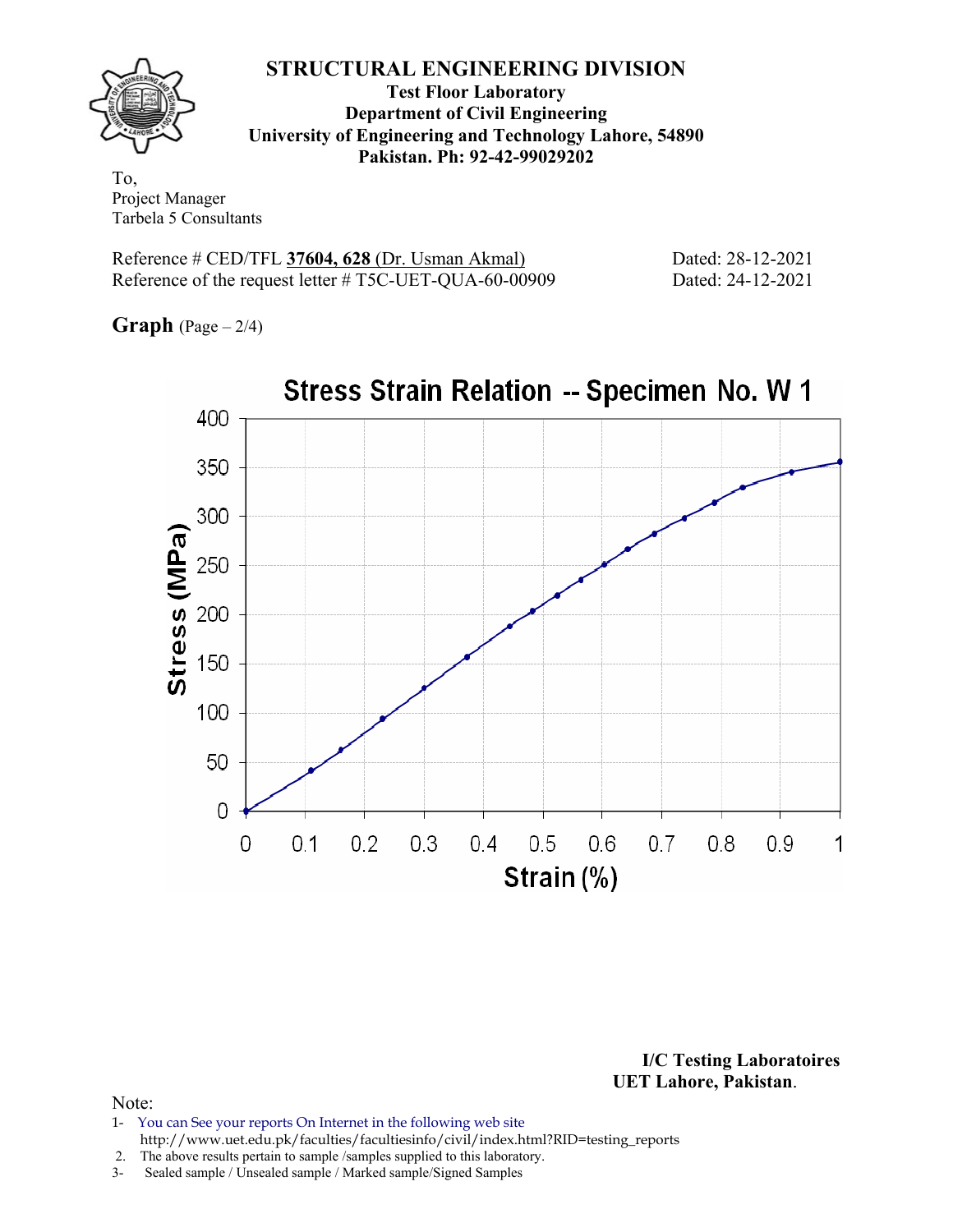

**Test Floor Laboratory Department of Civil Engineering University of Engineering and Technology Lahore, 54890 Pakistan. Ph: 92-42-99029202** 

To, Project Manager Tarbela 5 Consultants

Reference # CED/TFL **37604, 628** (Dr. Usman Akmal) Dated: 28-12-2021 Reference of the request letter # T5C-UET-QUA-60-00909 Dated: 24-12-2021

**Graph**  $(Page - 3/4)$ 



**I/C Testing Laboratoires UET Lahore, Pakistan**.

- 1- You can See your reports On Internet in the following web site http://www.uet.edu.pk/faculties/facultiesinfo/civil/index.html?RID=testing\_reports
- 2. The above results pertain to sample /samples supplied to this laboratory.
- 3- Sealed sample / Unsealed sample / Marked sample/Signed Samples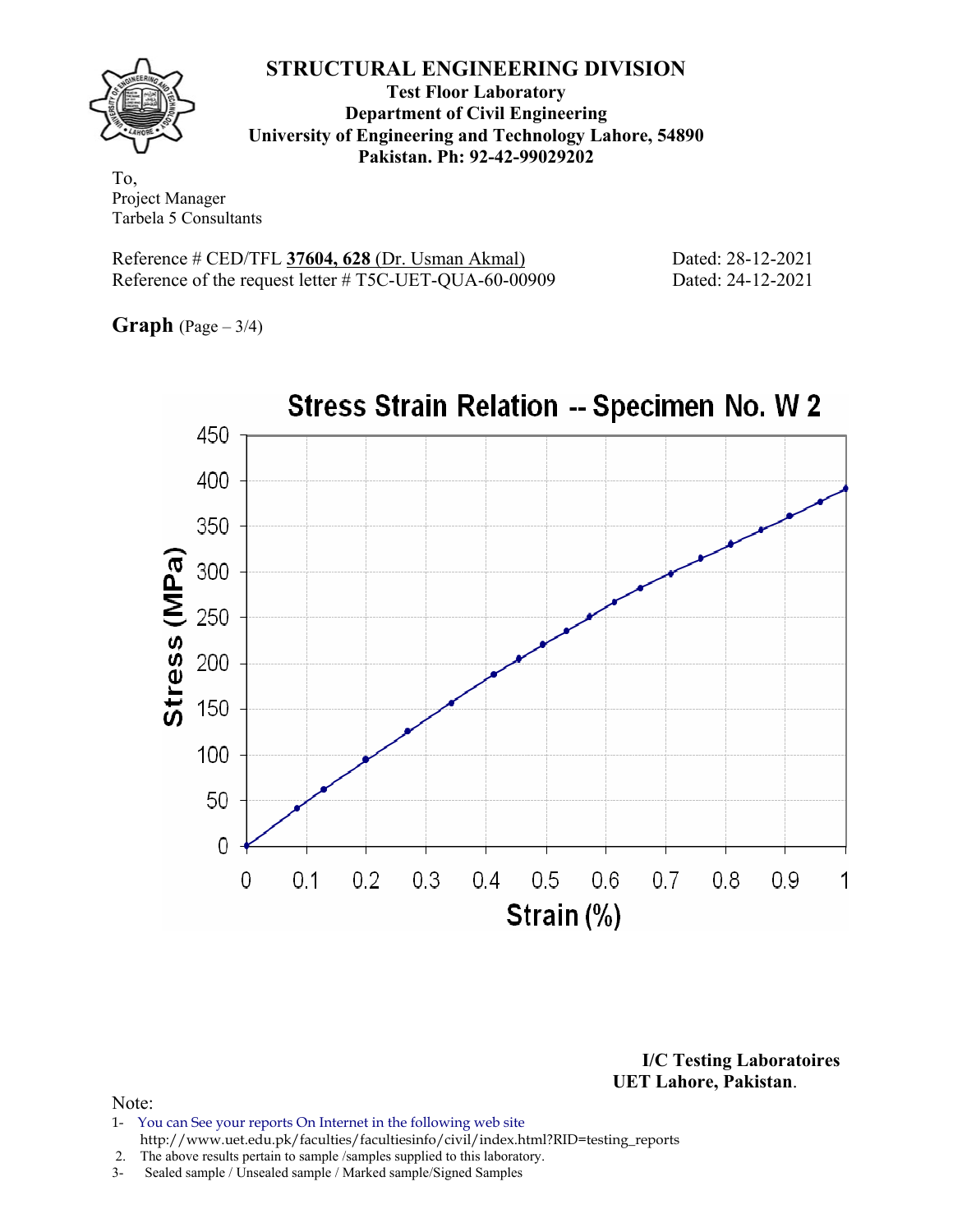

**Test Floor Laboratory Department of Civil Engineering University of Engineering and Technology Lahore, 54890 Pakistan. Ph: 92-42-99029202** 

To, Project Manager Tarbela 5 Consultants

Reference # CED/TFL **37604, 628** (Dr. Usman Akmal) Dated: 28-12-2021 Reference of the request letter # T5C-UET-QUA-60-00909 Dated: 24-12-2021

**Graph** (Page – 4/4)



**I/C Testing Laboratoires UET Lahore, Pakistan**.

- 1- You can See your reports On Internet in the following web site http://www.uet.edu.pk/faculties/facultiesinfo/civil/index.html?RID=testing\_reports
- 2. The above results pertain to sample /samples supplied to this laboratory.
- 3- Sealed sample / Unsealed sample / Marked sample/Signed Samples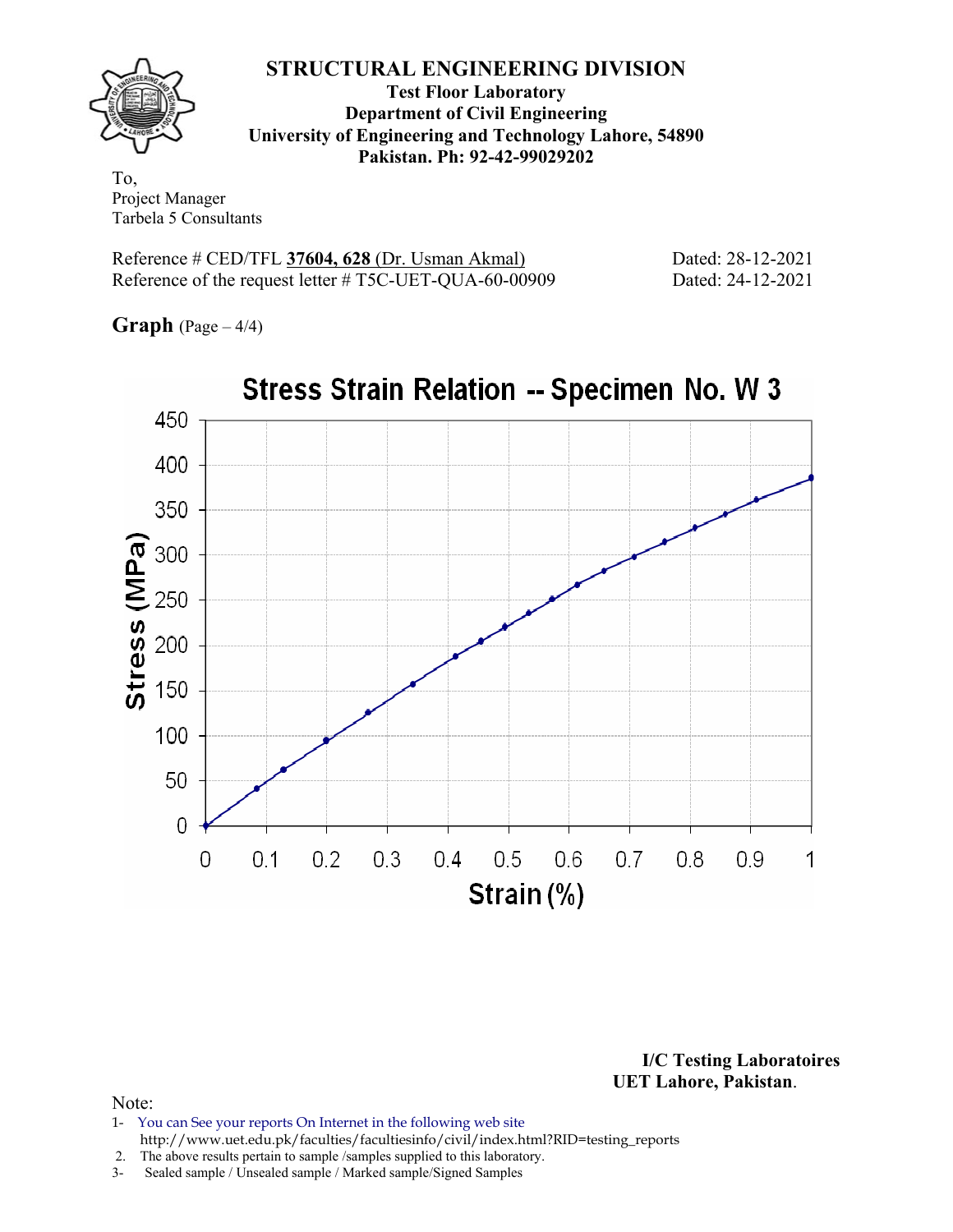

#### **Test Floor Laboratory Department of Civil Engineering University of Engineering and Technology Lahore, 54890 Pakistan. Ph: 92-42-99029202**

To, Resident Engineer NESPAK Construction of Underpass Across Bedian Road Connecting Phase-VI with Phase-IX, DHA, Lahore

| Reference # CED/TFL 37609 (Dr. Usman Akmal)                 | Dated: 28-12-2021 |
|-------------------------------------------------------------|-------------------|
| Reference of the request letter $\# 3790/102/IUK/UET/01/17$ | Dated: 25-12-2021 |

# **Tension Test Report** (Page -1/1)

Date of Test 30-12-2021 Gauge length 8 inches

Description Deformed Steel Bar Tensile and Bend Test as per ASTM-A615

| Sr. No.        | Weight                                         |                          | Diameter/<br>size       | <b>Yield load</b><br>Area<br>$(in^2)$ |        | <b>Breaking</b><br>Load | <b>Yield Stress</b><br>(psi) |         | <b>Ultimate Stress</b><br>(psi)                                 |         | Elongation                   | % Elongation | Remarks        |              |
|----------------|------------------------------------------------|--------------------------|-------------------------|---------------------------------------|--------|-------------------------|------------------------------|---------|-----------------------------------------------------------------|---------|------------------------------|--------------|----------------|--------------|
|                | $\frac{2}{10}$                                 | Nominal<br>$(\#)$        | <b>Actual</b><br>(inch) | Nominal                               | Actual | (kg)                    | (kg)                         | Nominal | <b>Actual</b>                                                   | Nominal | <b>Actual</b>                | (inch)       |                |              |
| $\mathbf{1}$   | 4.123                                          | 10                       | 1.242                   | 1.27                                  | 1.212  | 36000                   | 52000                        | 62500   | 65480                                                           | 90300   | 94600                        | 1.60         | 20.0           |              |
| $\mathbf{2}$   | 4.176                                          | 10                       | 1.250                   | 1.27                                  | 1.228  | 39600                   | 54400                        | 68800   | 71110                                                           | 94500   | 97700                        | 1.40         | 17.5           | <b>Steel</b> |
|                |                                                | $\overline{\phantom{a}}$ |                         | $\overline{\phantom{0}}$              |        |                         |                              |         |                                                                 |         | $\qquad \qquad \blacksquare$ |              |                | EF           |
|                |                                                | $\blacksquare$           |                         | $\blacksquare$                        | ۰      |                         |                              |         |                                                                 |         | $\overline{\phantom{a}}$     |              |                |              |
|                |                                                |                          |                         |                                       |        |                         |                              |         |                                                                 |         |                              |              | $\overline{a}$ |              |
| $\overline{a}$ |                                                |                          |                         |                                       |        |                         |                              |         |                                                                 |         |                              |              | $\overline{a}$ |              |
|                |                                                |                          |                         |                                       |        |                         |                              |         | Note: only two samples for tensile and one sample for bend test |         |                              |              |                |              |
|                |                                                |                          |                         |                                       |        |                         |                              |         |                                                                 |         |                              |              |                |              |
|                |                                                |                          |                         |                                       |        |                         | <b>Bend Test</b>             |         |                                                                 |         |                              |              |                |              |
|                | #10 Bar Bend Test Through 180° is Satisfactory |                          |                         |                                       |        |                         |                              |         |                                                                 |         |                              |              |                |              |
|                |                                                |                          |                         |                                       |        |                         |                              |         |                                                                 |         |                              |              |                |              |
|                |                                                |                          |                         |                                       |        |                         |                              |         |                                                                 |         |                              |              |                |              |

**I/C Testing Laboratoires UET Lahore, Pakistan**.

- 1- You can See your reports On Internet in the following web site http://www.uet.edu.pk/faculties/facultiesinfo/civil/index.html?RID=testing\_reports
- 2. The above results pertain to sample /samples supplied to this laboratory.
- 3- Sealed sample / Unsealed sample / Marked sample/Signed Samples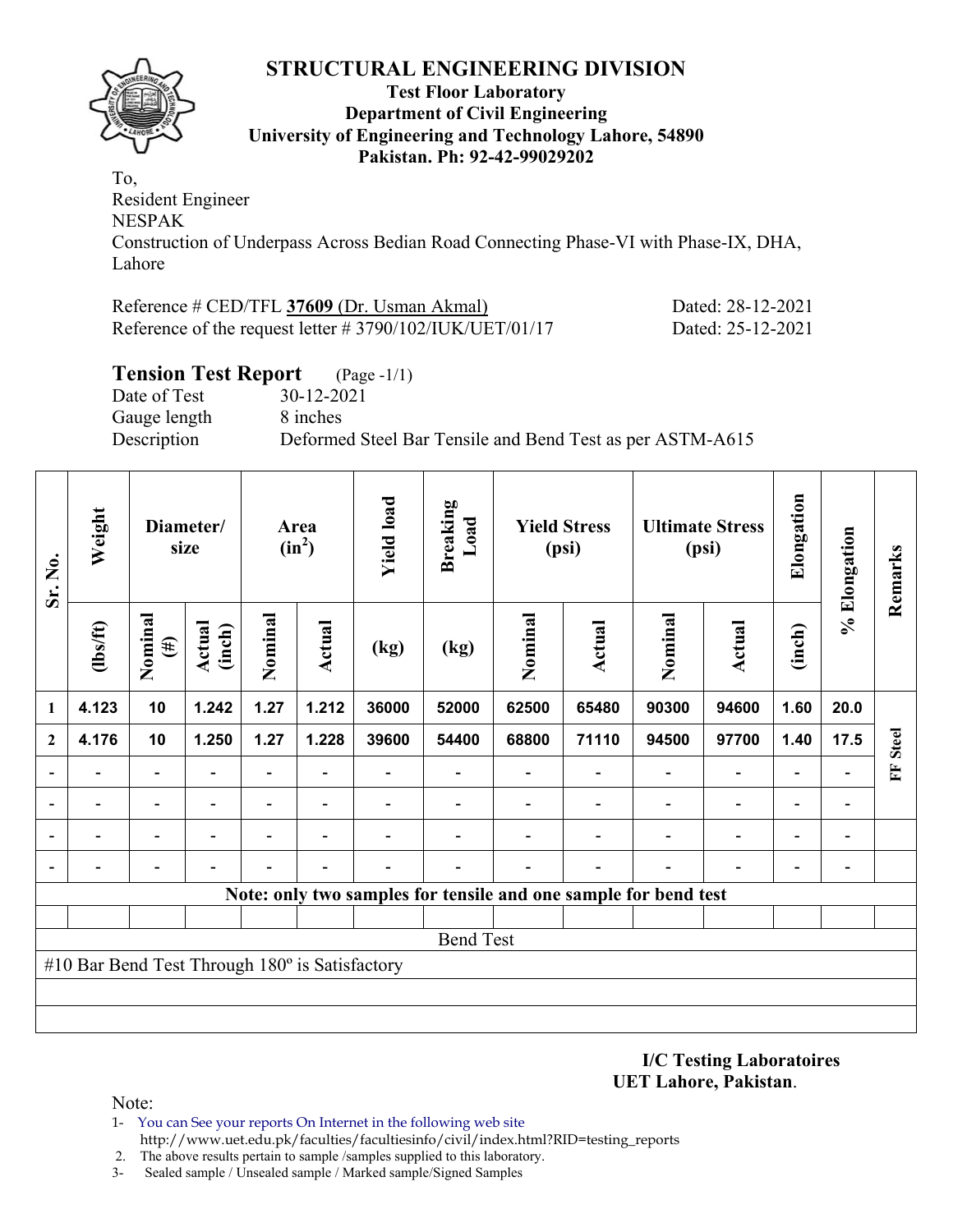

#### **Test Floor Laboratory Department of Civil Engineering University of Engineering and Technology Lahore, 54890 Pakistan. Ph: 92-42-99029202**

To, Resident Engineer Pillar & Sons Rumanza Golf & Country Club, DHA Multan

Reference # CED/TFL **37612** (Dr. Usman Akmal) Dated: 29-12-2021 Reference of the request letter # P&S/OTH/GEN/00055 Dated: 14-12-2021

# **Tension Test Report** (Page -1/1)

Date of Test 30-12-2021 Gauge length 8 inches

Description Deformed Steel Bar Tensile and Bend Test as per ASTM-A615

| Sr. No.                  | Weight                                         |                          | Diameter/<br><b>Size</b> |                | Area<br>$(in^2)$         | <b>Yield load</b> | <b>Breaking</b><br>Load | <b>Yield Stress</b><br>(psi) |                                                                 | <b>Ultimate Stress</b><br>(psi) |                          | Elongation               |                              | Remarks                     |
|--------------------------|------------------------------------------------|--------------------------|--------------------------|----------------|--------------------------|-------------------|-------------------------|------------------------------|-----------------------------------------------------------------|---------------------------------|--------------------------|--------------------------|------------------------------|-----------------------------|
|                          | $\frac{2}{10}$                                 | Nominal<br>$(\#)$        | Actual<br>(inch)         | Nominal        | Actual                   | (kg)              | (kg)                    | Nominal                      | <b>Actual</b>                                                   | Nominal                         | <b>Actual</b>            | (inch)                   | % Elongation                 |                             |
| 1                        | 4.224                                          | 10                       | 1.257                    | 1.27           | 1.241                    | 37000             | 52400                   | 64300                        | 65690                                                           | 91000                           | 93100                    | 1.60                     | 20.0                         | <b>Steel</b><br>$\mathbf S$ |
| $\mathbf{2}$             | 4.212                                          | 10                       | 1.256                    | 1.27           | 1.238                    | 38000             | 53000                   | 66000                        | 67650                                                           | 92000                           | 94400                    | 1.60                     | 20.0                         |                             |
|                          |                                                | $\overline{\phantom{0}}$ |                          |                |                          |                   |                         |                              |                                                                 |                                 | $\overline{a}$           | $\overline{a}$           |                              |                             |
| $\overline{\phantom{a}}$ | $\overline{\phantom{0}}$                       | $\blacksquare$           | $\blacksquare$           |                | $\blacksquare$           |                   |                         |                              |                                                                 | $\overline{\phantom{a}}$        | $\overline{\phantom{a}}$ | $\overline{\phantom{a}}$ | $\blacksquare$               |                             |
| $\blacksquare$           | Ξ.                                             | $\overline{\phantom{a}}$ | $\blacksquare$           | $\blacksquare$ | $\overline{\phantom{a}}$ |                   |                         |                              |                                                                 | ۰                               | $\overline{\phantom{0}}$ | $\overline{\phantom{0}}$ | $\blacksquare$               |                             |
|                          |                                                | -                        |                          |                | $\blacksquare$           | -                 |                         |                              | $\overline{\phantom{0}}$                                        | $\overline{\phantom{0}}$        | $\overline{a}$           | $\overline{\phantom{0}}$ | $\qquad \qquad \blacksquare$ |                             |
|                          |                                                |                          |                          |                |                          |                   |                         |                              | Note: only two samples for tensile and one sample for bend test |                                 |                          |                          |                              |                             |
|                          |                                                |                          |                          |                |                          |                   |                         |                              |                                                                 |                                 |                          |                          |                              |                             |
|                          | <b>Bend Test</b>                               |                          |                          |                |                          |                   |                         |                              |                                                                 |                                 |                          |                          |                              |                             |
|                          | #10 Bar Bend Test Through 180° is Satisfactory |                          |                          |                |                          |                   |                         |                              |                                                                 |                                 |                          |                          |                              |                             |
|                          |                                                |                          |                          |                |                          |                   |                         |                              |                                                                 |                                 |                          |                          |                              |                             |
|                          |                                                |                          |                          |                |                          |                   |                         |                              |                                                                 |                                 |                          |                          |                              |                             |

**I/C Testing Laboratoires UET Lahore, Pakistan**.

Note:

1- You can See your reports On Internet in the following web site http://www.uet.edu.pk/faculties/facultiesinfo/civil/index.html?RID=testing\_reports

2. The above results pertain to sample /samples supplied to this laboratory.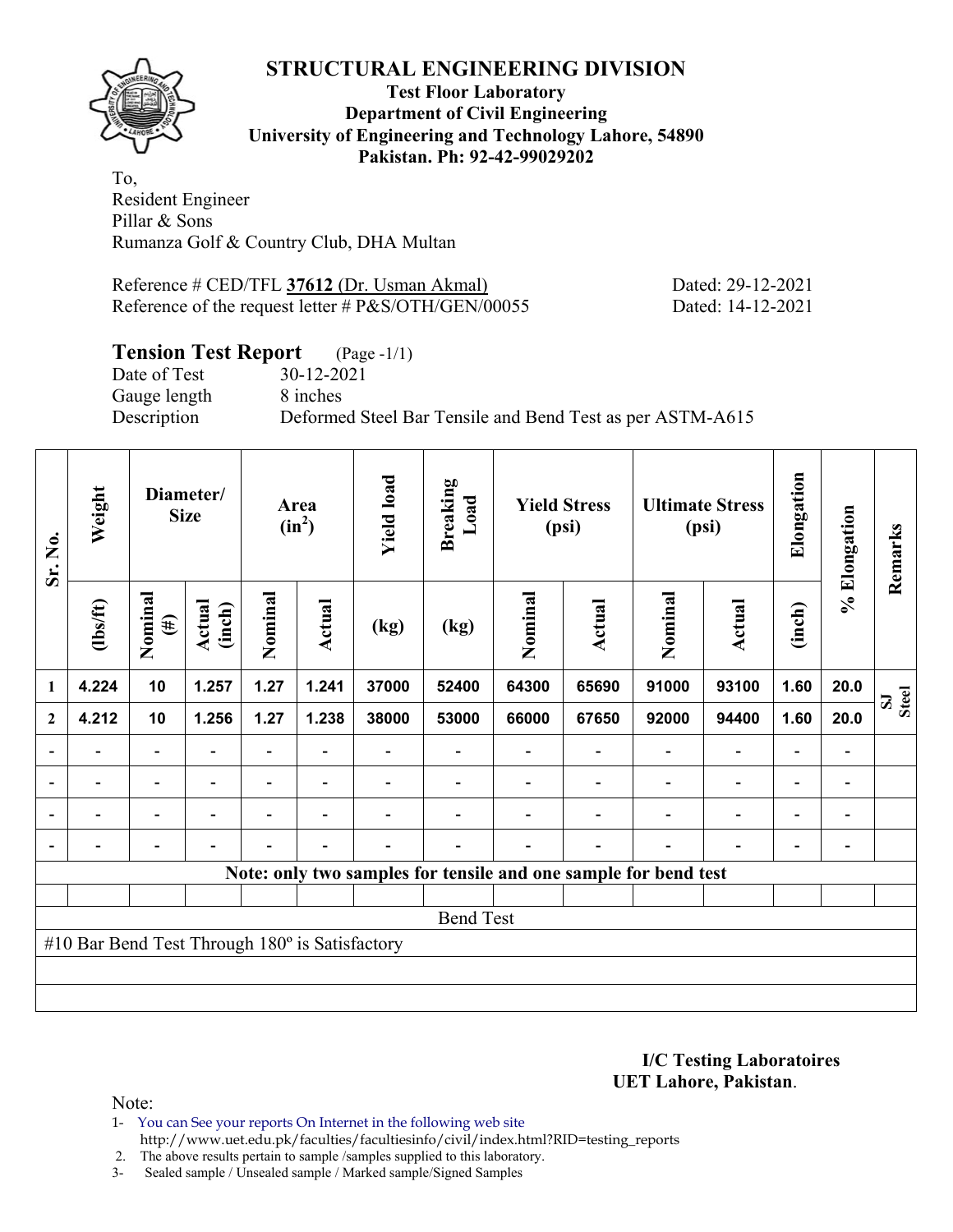

#### **Test Floor Laboratory Department of Civil Engineering University of Engineering and Technology Lahore, 54890 Pakistan. Ph: 92-42-99029202**

To, Engineer In Charge Jamia Al-Mustafa Asna Ashriya Trust (Register) Construction of Madrassa Hostel Building Knowlege City Feruz Pur Road Lahore

| Reference # CED/TFL 37613 (Dr. M Rizwan Riaz)   | Dated: 29-12-2021 |
|-------------------------------------------------|-------------------|
| Reference of the request letter # $JMT/02/2021$ | Dated: 27-12-2021 |

# **Tension Test Report** (Page -1/1)

Date of Test 30-12-2021 Gauge length 8 inches

Description Deformed Steel Bar Tensile and Bend Test as per ASTM-A615

| Sr. No.      | Weight                                        | Diameter/<br><b>Size</b> |                  | Area<br>$(in^2)$ |                          | <b>Yield load</b>        | <b>Breaking</b><br>Load | <b>Yield Stress</b><br>(psi) |                          | <b>Ultimate Stress</b><br>(psi)                                 |                          | Elongation               | % Elongation                 | Remarks |
|--------------|-----------------------------------------------|--------------------------|------------------|------------------|--------------------------|--------------------------|-------------------------|------------------------------|--------------------------|-----------------------------------------------------------------|--------------------------|--------------------------|------------------------------|---------|
|              | $\frac{2}{10}$                                | Nominal<br>$(\#)$        | Actual<br>(inch) | Nominal          | Actual                   | (kg)                     | (kg)                    | Nominal                      | Actual                   | Nominal                                                         | Actual                   | (inch)                   |                              |         |
| 1            | 0.411                                         | $\mathbf{3}$             | 0.392            | 0.11             | 0.121                    | 3900                     | 5500                    | 78200                        | 71130                    | 110200                                                          | 100400                   | 1.20                     | 15.0                         |         |
| $\mathbf{2}$ | 0.411                                         | $\mathbf{3}$             | 0.392            | 0.11             | 0.121                    | 4000                     | 5500                    | 80200                        | 73040                    | 110200                                                          | 100500                   | 1.50                     | 18.8                         |         |
|              |                                               | $\overline{\phantom{0}}$ |                  |                  |                          |                          |                         |                              | $\blacksquare$           |                                                                 | $\overline{\phantom{0}}$ | $\overline{\phantom{0}}$ |                              |         |
|              | $\overline{\phantom{0}}$                      | $\overline{\phantom{a}}$ | $\blacksquare$   |                  | $\blacksquare$           |                          |                         |                              | $\blacksquare$           | $\blacksquare$                                                  | $\overline{a}$           | $\overline{\phantom{0}}$ | $\blacksquare$               |         |
|              | $\overline{\phantom{0}}$                      | $\overline{\phantom{a}}$ |                  | $\blacksquare$   | $\overline{\phantom{a}}$ | $\blacksquare$           |                         |                              | $\blacksquare$           | $\blacksquare$                                                  | $\overline{\phantom{0}}$ | $\overline{\phantom{0}}$ | $\qquad \qquad \blacksquare$ |         |
|              | $\overline{\phantom{0}}$                      | $\overline{\phantom{a}}$ |                  | -                | $\overline{\phantom{0}}$ | $\overline{\phantom{0}}$ |                         |                              | $\overline{\phantom{0}}$ | $\overline{\phantom{0}}$                                        | $\overline{\phantom{0}}$ | $\overline{\phantom{a}}$ | $\qquad \qquad \blacksquare$ |         |
|              |                                               |                          |                  |                  |                          |                          |                         |                              |                          | Note: only two samples for tensile and one sample for bend test |                          |                          |                              |         |
|              |                                               |                          |                  |                  |                          |                          |                         |                              |                          |                                                                 |                          |                          |                              |         |
|              |                                               |                          |                  |                  |                          |                          | <b>Bend Test</b>        |                              |                          |                                                                 |                          |                          |                              |         |
|              | #3 Bar Bend Test Through 180° is Satisfactory |                          |                  |                  |                          |                          |                         |                              |                          |                                                                 |                          |                          |                              |         |
|              |                                               |                          |                  |                  |                          |                          |                         |                              |                          |                                                                 |                          |                          |                              |         |
|              |                                               |                          |                  |                  |                          |                          |                         |                              |                          |                                                                 |                          |                          |                              |         |

**I/C Testing Laboratoires UET Lahore, Pakistan**.

Note:

1- You can See your reports On Internet in the following web site http://www.uet.edu.pk/faculties/facultiesinfo/civil/index.html?RID=testing\_reports

2. The above results pertain to sample /samples supplied to this laboratory.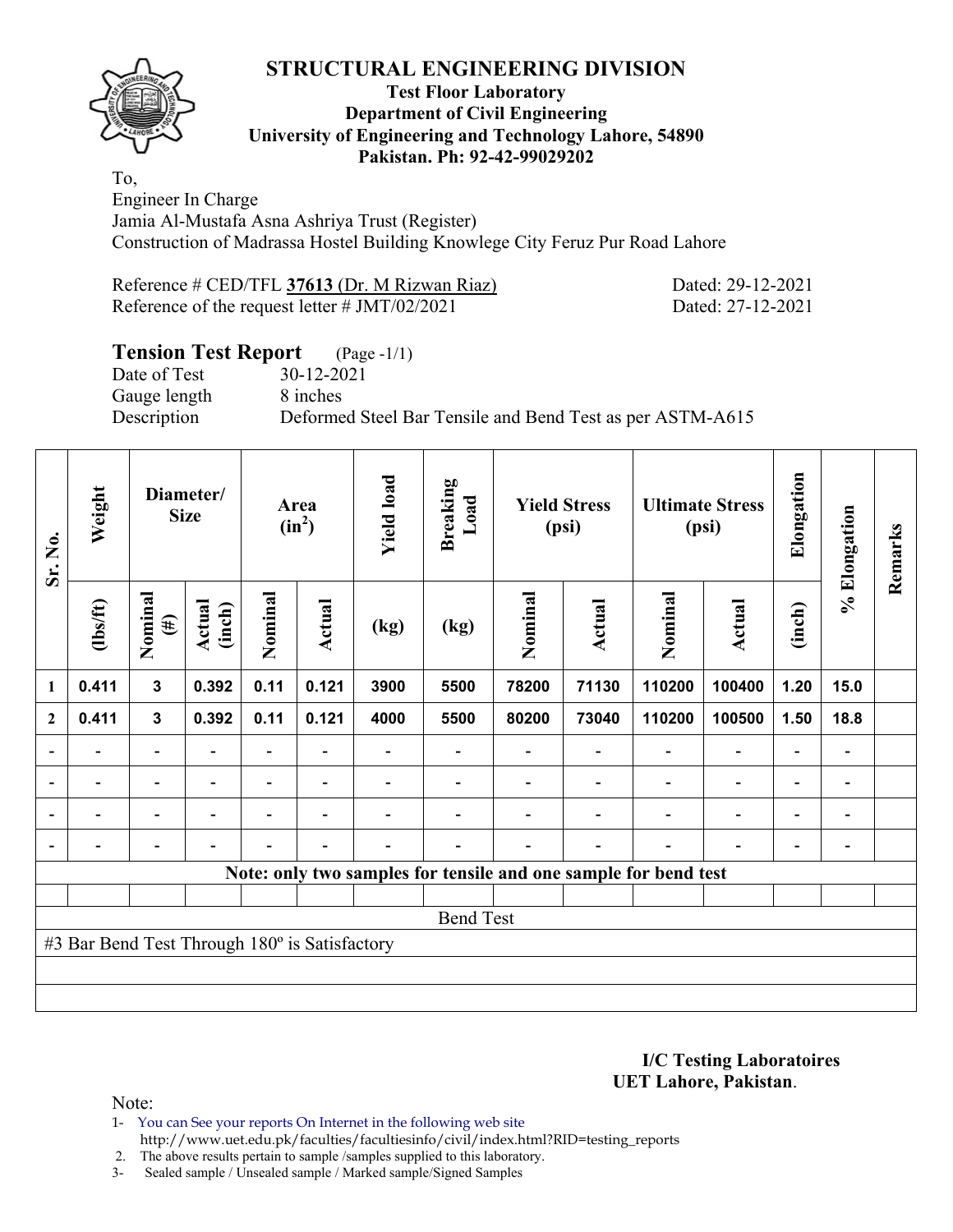

#### **Test Floor Laboratory Department of Civil Engineering University of Engineering and Technology Lahore, 54890 Pakistan. Ph: 92-42-99029202**

To, M/S Defence Housing Authority. Lahore Cantt (Construction of (GIS) Grid Ststion DHA MOC Phase-VI) – (M/s Netracon Technologies (Pvt) Ltd)) Reference # CED/TFL 37614 (Dr. M Rizwan Riaz) Dated: 29-12-2021 Reference of the request letter # 408/241/E/Lab/198/348 Dated: 28-12-2021

# **Tension Test Report** (Page -1/1)

Date of Test 30-12-2021 Gauge length 8 inches

Description Deformed Steel Bar Tensile and Bend Test as per ASTM-A615

| Sr. No.                  | Weight                                        | Diameter/<br>size        |                          | <b>Yield load</b><br>Area<br>$(in^2)$ |                          |      | <b>Breaking</b><br>Load |         | <b>Yield Stress</b><br>(psi) |                                                                 | <b>Ultimate Stress</b><br>(psi) | Elongation               | % Elongation                 | Remarks            |
|--------------------------|-----------------------------------------------|--------------------------|--------------------------|---------------------------------------|--------------------------|------|-------------------------|---------|------------------------------|-----------------------------------------------------------------|---------------------------------|--------------------------|------------------------------|--------------------|
|                          | $lbsft$                                       | Nominal<br>$(\#)$        | <b>Actual</b><br>(inch)  | Nominal                               | Actual                   | (kg) | (kg)                    | Nominal | Actual                       | Nominal                                                         | Actual                          | (inch)                   |                              |                    |
| 1                        | 0.386                                         | $\mathbf{3}$             | 0.380                    | 0.11                                  | 0.113                    | 3400 | 5100                    | 68200   | 66100                        | 102200                                                          | 99200                           | 1.30                     | 16.3                         |                    |
| $\mathbf{2}$             | 0.384                                         | $\mathbf{3}$             | 0.379                    | 0.11                                  | 0.113                    | 3400 | 5100                    | 68200   | 66340                        | 102200                                                          | 99600                           | 1.30                     | 16.3                         | <b>Fazal</b> Steel |
|                          |                                               | $\overline{\phantom{0}}$ |                          |                                       |                          |      |                         |         |                              |                                                                 |                                 |                          |                              |                    |
| $\overline{\phantom{a}}$ | $\overline{\phantom{a}}$                      | $\overline{\phantom{0}}$ | $\overline{\phantom{0}}$ |                                       | $\blacksquare$           |      |                         |         |                              |                                                                 | $\overline{\phantom{0}}$        | $\blacksquare$           | $\overline{\phantom{a}}$     |                    |
| $\blacksquare$           | -                                             | $\overline{\phantom{0}}$ |                          | -                                     | $\overline{\phantom{a}}$ |      |                         |         |                              |                                                                 | $\overline{\phantom{0}}$        | $\overline{\phantom{a}}$ | $\qquad \qquad \blacksquare$ |                    |
| $\blacksquare$           | -                                             | $\overline{\phantom{0}}$ |                          | -                                     | ۰                        |      |                         |         | $\blacksquare$               |                                                                 | $\overline{\phantom{0}}$        | $\overline{\phantom{0}}$ | $\overline{a}$               |                    |
|                          |                                               |                          |                          |                                       |                          |      |                         |         |                              | Note: only two samples for tensile and one sample for bend test |                                 |                          |                              |                    |
|                          |                                               |                          |                          |                                       |                          |      |                         |         |                              |                                                                 |                                 |                          |                              |                    |
|                          |                                               |                          |                          |                                       |                          |      | <b>Bend Test</b>        |         |                              |                                                                 |                                 |                          |                              |                    |
|                          | #3 Bar Bend Test Through 180° is Satisfactory |                          |                          |                                       |                          |      |                         |         |                              |                                                                 |                                 |                          |                              |                    |
|                          |                                               |                          |                          |                                       |                          |      |                         |         |                              |                                                                 |                                 |                          |                              |                    |
|                          |                                               |                          |                          |                                       |                          |      |                         |         |                              |                                                                 |                                 |                          |                              |                    |

**I/C Testing Laboratoires UET Lahore, Pakistan**.

Note:

1- You can See your reports On Internet in the following web site http://www.uet.edu.pk/faculties/facultiesinfo/civil/index.html?RID=testing\_reports

2. The above results pertain to sample /samples supplied to this laboratory.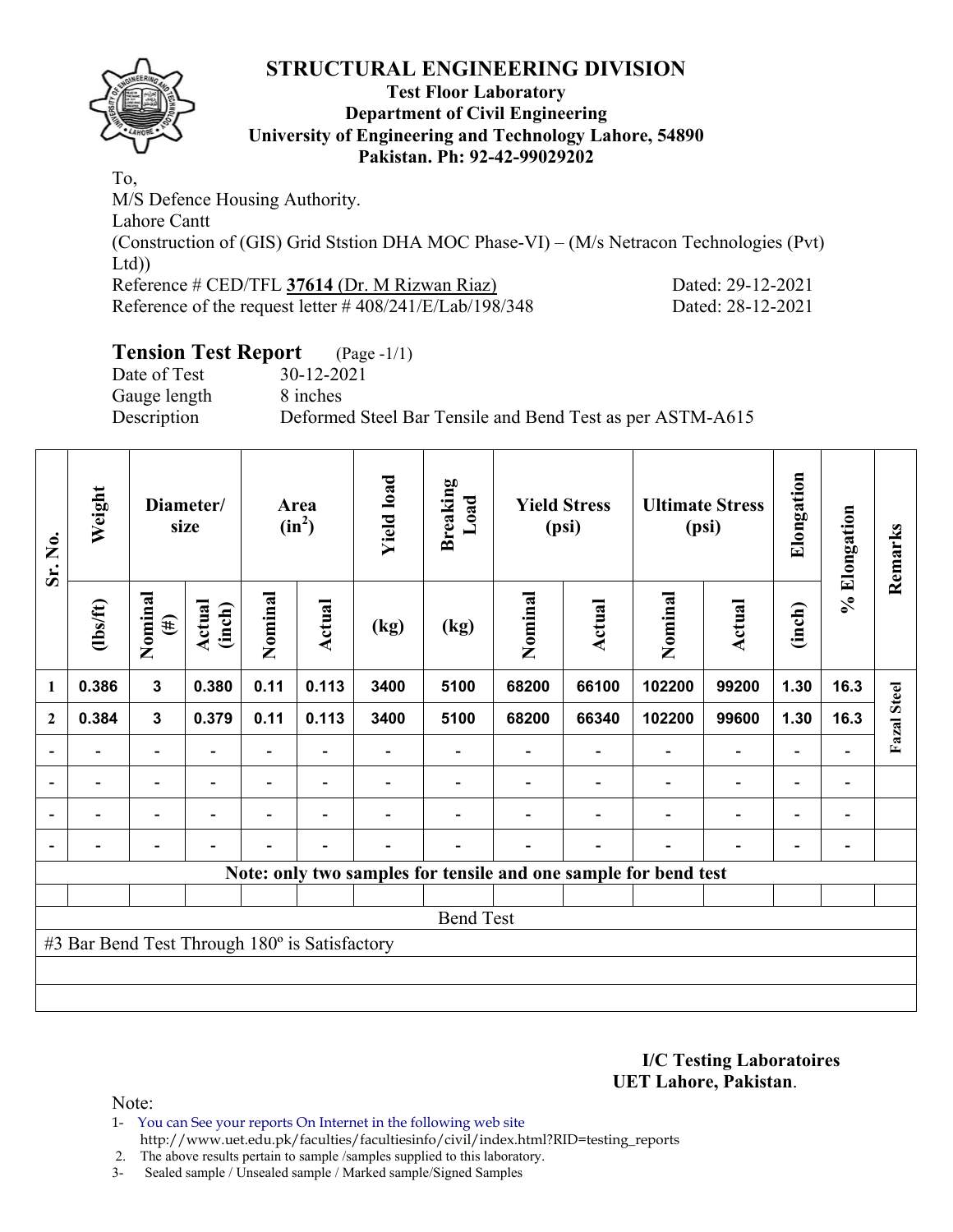

#### **Test Floor Laboratory Department of Civil Engineering University of Engineering and Technology Lahore, 54890 Pakistan. Ph: 92-42-99029202**

To, Resident Engineer NESPAK Infrastructure Development of Quaid-e-Azam Business Park on Motorway M-2, District Sheikhupura

| Reference # CED/TFL 37615 (Dr. M Rizwan Riaz)         |  |
|-------------------------------------------------------|--|
| Reference of the request letter $\#4163/11/MY/01/108$ |  |

Dated: 29-12-2021 Dated: 27-12-2021

| <b>Tension Test Report</b> (Page -1/1) |                                                           |
|----------------------------------------|-----------------------------------------------------------|
| Date of Test                           | 30-12-2021                                                |
| Gauge length                           | 8 inches                                                  |
| Description                            | Deformed Steel Bar Tensile and Bend Test as per ASTM-A615 |

| Weight<br>Sr. No.        |                                               |                          | Diameter/<br><b>Size</b> |                                                                     | Area<br>$(in^2)$ | <b>Yield load</b> | <b>Breaking</b><br>Load |         | <b>Yield Stress</b><br>(psi) |                                                                 | <b>Ultimate Stress</b><br>(psi) | Elongation                   | % Elongation    | Remarks |
|--------------------------|-----------------------------------------------|--------------------------|--------------------------|---------------------------------------------------------------------|------------------|-------------------|-------------------------|---------|------------------------------|-----------------------------------------------------------------|---------------------------------|------------------------------|-----------------|---------|
|                          | (1bs/ft)                                      | Nominal<br>$(\#)$        | Actual<br>(inch)         | Nominal                                                             | <b>Actual</b>    | (kg)              | (kg)                    | Nominal | <b>Actual</b>                | Nominal                                                         | <b>Actual</b>                   | (inch)                       |                 |         |
| 1                        | 0.368                                         | $\mathbf{3}$             | 0.371                    | 0.11                                                                | 0.108            | 3300              | 4800                    | 66200   | 67180                        | 96200                                                           | 97800                           | 1.40                         | 17.5            |         |
| $\mathbf{2}$             | 0.389                                         | $\mathbf{3}$             | 0.382                    | 0.11<br>0.114<br>3300<br>104200<br>100300<br>5200<br>66200<br>63620 |                  |                   |                         |         |                              | 1.10                                                            | 13.8                            | Faizzan<br><b>Steel</b>      |                 |         |
| $\overline{\phantom{0}}$ |                                               |                          |                          | Ξ.                                                                  |                  |                   |                         |         |                              |                                                                 | $\overline{\phantom{0}}$        | $\overline{a}$               |                 |         |
| ۰                        |                                               | $\overline{\phantom{0}}$ |                          | $\overline{\phantom{0}}$                                            | ۰                |                   |                         |         |                              | $\overline{\phantom{0}}$                                        | $\qquad \qquad -$               | $\overline{\phantom{a}}$     | $\overline{a}$  |         |
|                          |                                               |                          |                          | -                                                                   | $\blacksquare$   |                   |                         |         |                              |                                                                 | $\qquad \qquad -$               | $\overline{\phantom{0}}$     | $\overline{a}$  |         |
|                          |                                               |                          |                          |                                                                     |                  |                   |                         |         |                              |                                                                 |                                 | $\qquad \qquad \blacksquare$ | $\qquad \qquad$ |         |
|                          |                                               |                          |                          |                                                                     |                  |                   |                         |         |                              | Note: only two samples for tensile and one sample for bend test |                                 |                              |                 |         |
|                          |                                               |                          |                          |                                                                     |                  |                   |                         |         |                              |                                                                 |                                 |                              |                 |         |
|                          |                                               |                          |                          |                                                                     |                  |                   | <b>Bend Test</b>        |         |                              |                                                                 |                                 |                              |                 |         |
|                          | #3 Bar Bend Test Through 180° is Satisfactory |                          |                          |                                                                     |                  |                   |                         |         |                              |                                                                 |                                 |                              |                 |         |
|                          |                                               |                          |                          |                                                                     |                  |                   |                         |         |                              |                                                                 |                                 |                              |                 |         |
|                          |                                               |                          |                          |                                                                     |                  |                   |                         |         |                              |                                                                 |                                 |                              |                 |         |

**I/C Testing Laboratoires UET Lahore, Pakistan**.

- 1- You can See your reports On Internet in the following web site http://www.uet.edu.pk/faculties/facultiesinfo/civil/index.html?RID=testing\_reports
- 2. The above results pertain to sample /samples supplied to this laboratory.
- 3- Sealed sample / Unsealed sample / Marked sample/Signed Samples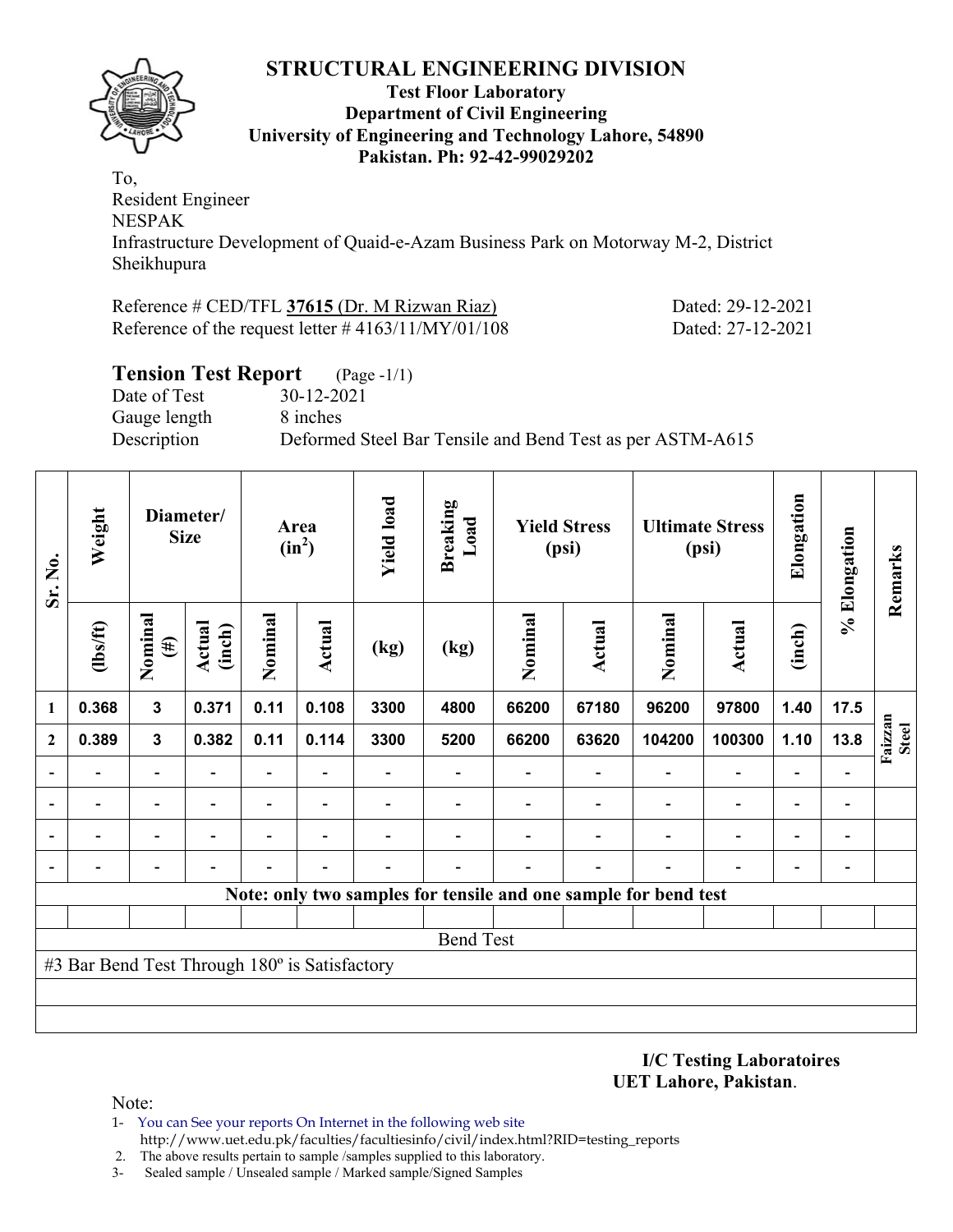

#### **Test Floor Laboratory Department of Civil Engineering University of Engineering and Technology Lahore, 54890 Pakistan. Ph: 92-42-99029202**

To, Sub Divisional Officer Highway Sub Division D.G. Khan (Construction of Pile Foundation Bridge at Basti Gajjuji & Tigyani at D.G. Khan)

Reference # CED/TFL **37616** (Dr. Usman Akmal) Dated: 29-12-2021 Reference of the request letter # 2455 Dated: 23-10-2021

# **Tension Test Report** (Page -1/4)

Date of Test 30-12-2021 Gauge length 640 mm

Description Steel Strand Tensile Test as per ASTM A-416-94a

| Sr. No.        | <b>Nominal</b><br><b>Diameter</b> | <b>Nominal</b><br><b>Measured</b><br>Weight<br>weight |                | <b>Yield strength</b><br>clause $(6.3)$ |        |       | <b>Breaking</b><br>strength<br>clause $(6.2)$ | Modulus of<br>Elasticity<br>Young's<br>$\mathbf{f}$ . | % Elongation | Remarks / Coil No.      |
|----------------|-----------------------------------|-------------------------------------------------------|----------------|-----------------------------------------|--------|-------|-----------------------------------------------|-------------------------------------------------------|--------------|-------------------------|
|                | (mm)                              | (kg/km)                                               | (kg/km)        | (kg)                                    | (kN)   | (kg)  | (kN)                                          | GPa                                                   |              |                         |
| $\mathbf{1}$   | 12.70<br>(1/2")                   | 775.0                                                 | 784.0          | 18200                                   | 178.54 | 19800 | 194.24                                        | 198                                                   | >3.50        | <b>XX</b>               |
| $\overline{2}$ | 12.70<br>(1/2")                   | 775.0                                                 | 784.0          | 18500                                   | 181.49 | 19700 | 193.26                                        | 199                                                   | >3.50        | <b>XX</b>               |
| $\mathbf{3}$   | 12.70<br>(1/2")                   | 775.0                                                 | 784.0          | 17500                                   | 171.68 | 19600 | 192.28                                        | 199                                                   | >3.50        | $\mathbf{X} \mathbf{X}$ |
| $\blacksquare$ | $\overline{\phantom{a}}$          | $\overline{\phantom{a}}$                              | $\overline{a}$ | $\qquad \qquad \blacksquare$            |        |       |                                               | $\overline{\phantom{0}}$                              |              |                         |
|                |                                   |                                                       |                |                                         |        |       |                                               |                                                       |              |                         |
|                |                                   |                                                       |                |                                         |        |       |                                               |                                                       |              |                         |
|                |                                   |                                                       |                | Only three samples for Test             |        |       |                                               |                                                       |              |                         |

Note:

1. Modulus of Elasticity is based on nominal steel area of the steel strand vide clause 13.3 of ASTM – A416a

2. Load versus percentage strain graphs are attached

**I/C Testing Laboratoires UET Lahore, Pakistan**.

Note:

1- You can See your reports On Internet in the following web site http://www.uet.edu.pk/faculties/facultiesinfo/civil/index.html?RID=testing\_reports

2. The above results pertain to sample /samples supplied to this laboratory.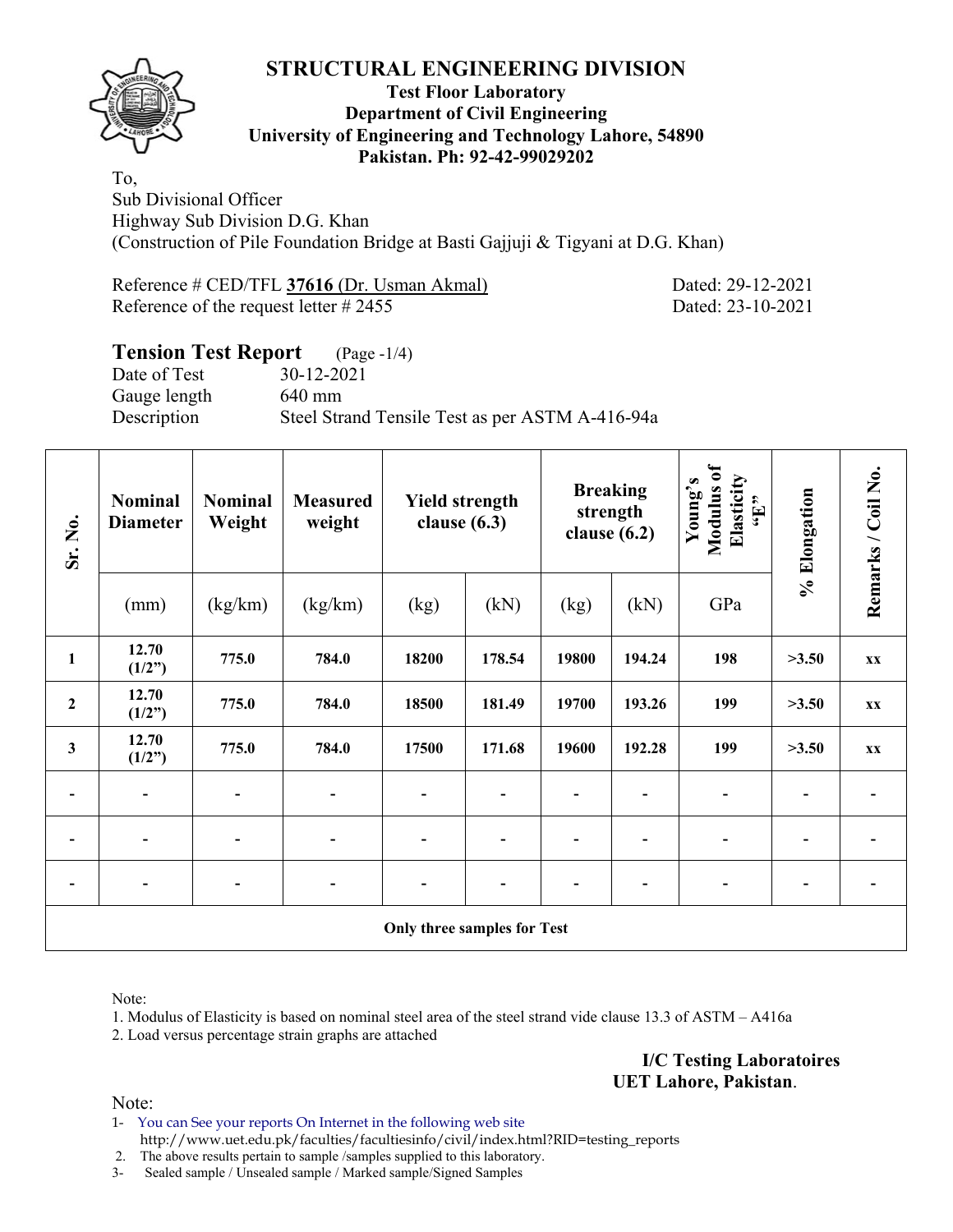

#### **Test Floor Laboratory Department of Civil Engineering University of Engineering and Technology Lahore, 54890 Pakistan. Ph: 92-42-99029202**

To, Sub Divisional Officer Highway Sub Division D.G. Khan (Construction of Pile Foundation Bridge at Basti Gajjuji & Tigyani at D.G. Khan)

Reference # CED/TFL 37616 (Dr. Usman Akmal) Dated: 29-12-2021 Reference of the request letter # 2455 Dated: 23-10-2021

**Graph**  $(Page - 2/4)$ 



**I/C Testing Laboratoires UET Lahore, Pakistan**.

- 1- You can See your reports On Internet in the following web site http://www.uet.edu.pk/faculties/facultiesinfo/civil/index.html?RID=testing\_reports
- 2. The above results pertain to sample /samples supplied to this laboratory.
- 3- Sealed sample / Unsealed sample / Marked sample/Signed Samples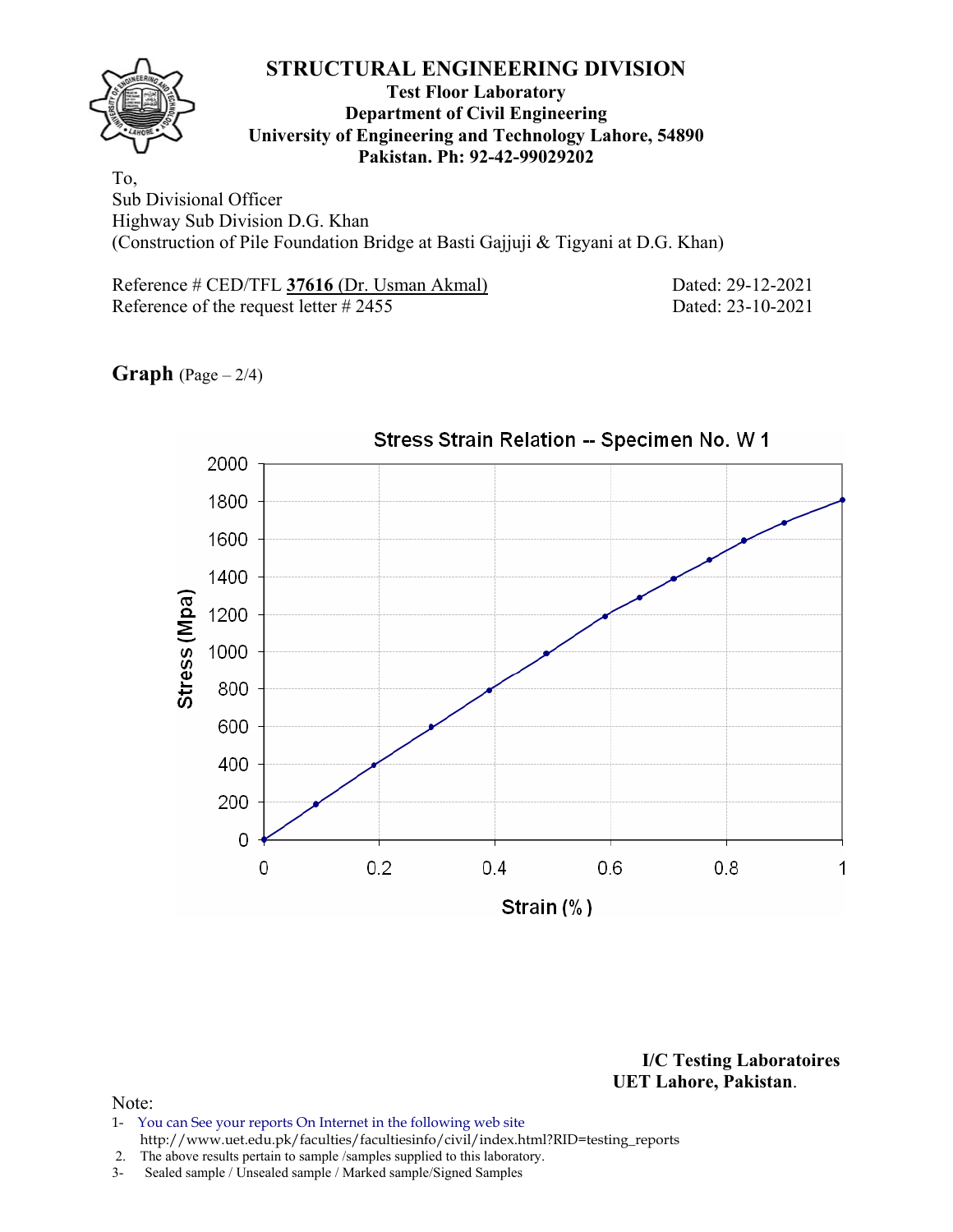

#### **Test Floor Laboratory Department of Civil Engineering University of Engineering and Technology Lahore, 54890 Pakistan. Ph: 92-42-99029202**

To, Sub Divisional Officer Highway Sub Division D.G. Khan (Construction of Pile Foundation Bridge at Basti Gajjuji & Tigyani at D.G. Khan)

Reference # CED/TFL 37616 (Dr. Usman Akmal) Dated: 29-12-2021 Reference of the request letter # 2455 Dated: 23-10-2021

**Graph** (Page – 3/4)



**I/C Testing Laboratoires UET Lahore, Pakistan**.

- 1- You can See your reports On Internet in the following web site http://www.uet.edu.pk/faculties/facultiesinfo/civil/index.html?RID=testing\_reports
- 2. The above results pertain to sample /samples supplied to this laboratory.
- 3- Sealed sample / Unsealed sample / Marked sample/Signed Samples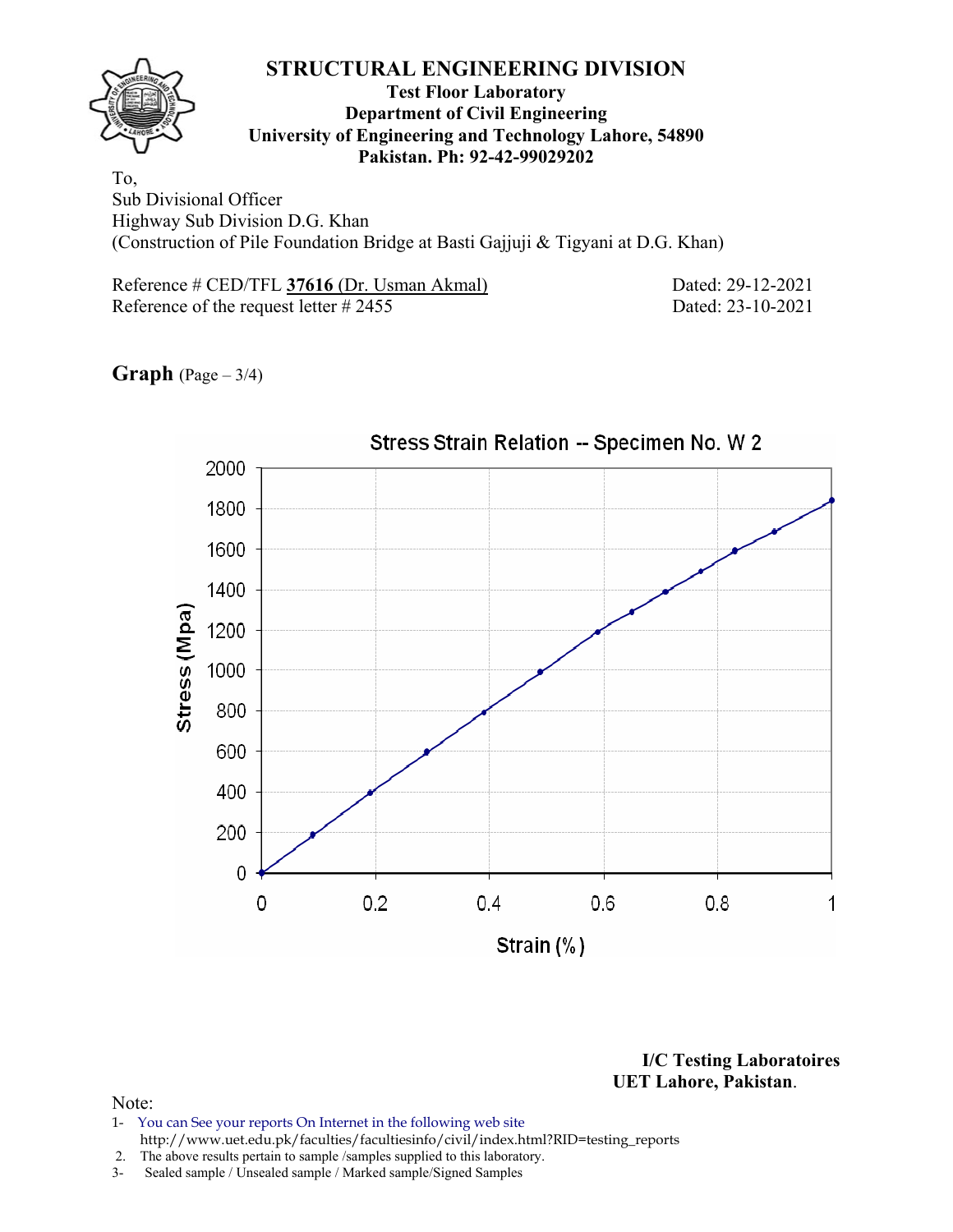

#### **Test Floor Laboratory Department of Civil Engineering University of Engineering and Technology Lahore, 54890 Pakistan. Ph: 92-42-99029202**

To, Sub Divisional Officer Highway Sub Division D.G. Khan (Construction of Pile Foundation Bridge at Basti Gajjuji & Tigyani at D.G. Khan)

Reference # CED/TFL **37616** (Dr. Usman Akmal) Dated: 29-12-2021 Reference of the request letter # 2455 Dated: 23-10-2021

**Graph**  $(Page - 4/4)$ 

![](_page_16_Figure_7.jpeg)

**I/C Testing Laboratoires UET Lahore, Pakistan**.

- 1- You can See your reports On Internet in the following web site http://www.uet.edu.pk/faculties/facultiesinfo/civil/index.html?RID=testing\_reports
- 2. The above results pertain to sample /samples supplied to this laboratory.
- 3- Sealed sample / Unsealed sample / Marked sample/Signed Samples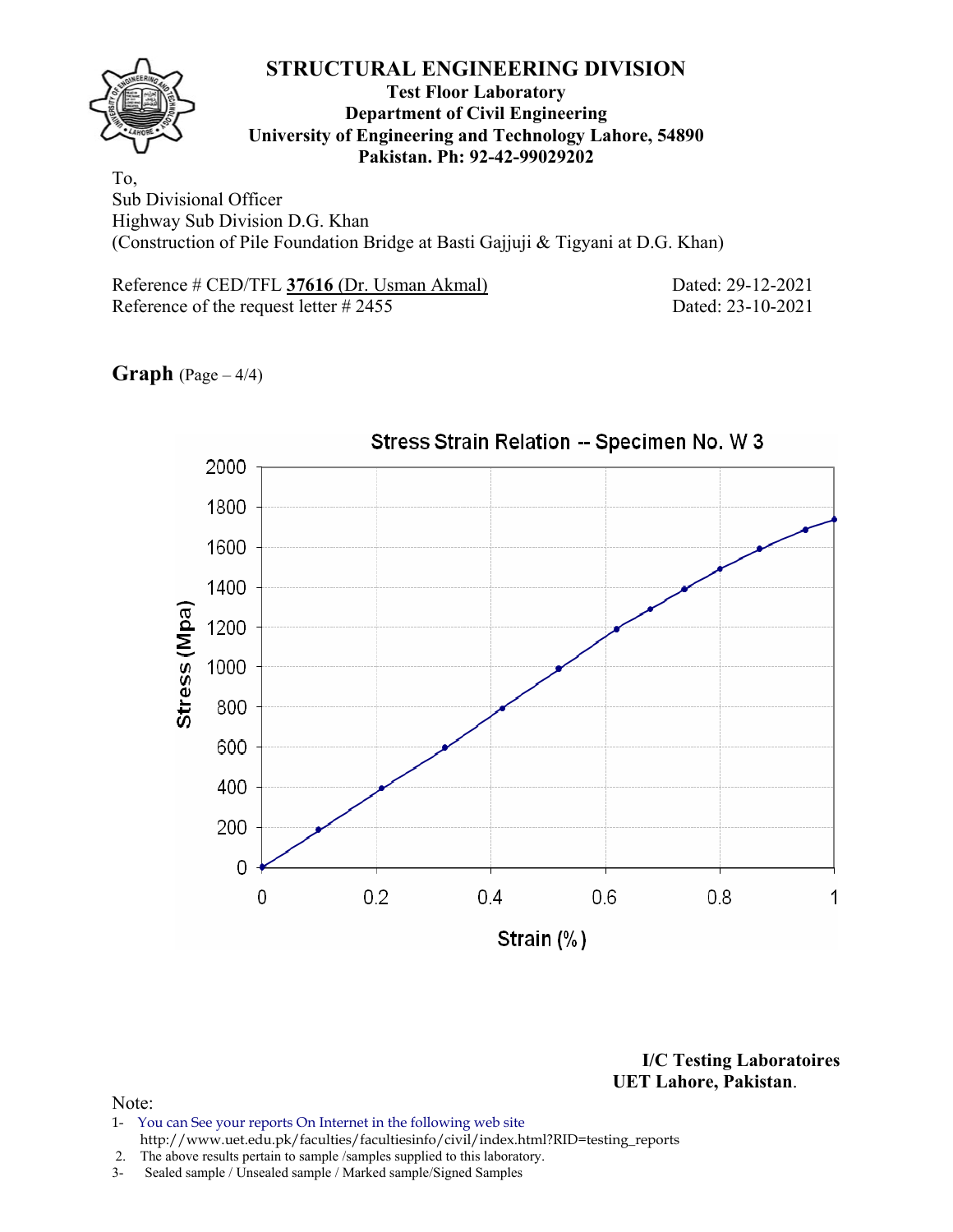![](_page_17_Picture_1.jpeg)

#### **Test Floor Laboratory Department of Civil Engineering University of Engineering and Technology Lahore, 54890 Pakistan. Ph: 92-42-99029202**

To, Project Manager Premier Developers & Builders Lyallpur Galleria-II Near Four Season Colony Samundai Road, Faisalabad

Reference # CED/TFL **37619** (Dr. M Rizwan Riaz) Dated: 29-12-2021 Reference of the request letter # LG-II/02 Dated: 27-12-2021

# **Tension Test Report** (Page -1/2) Date of Test 30-12-2021 Gauge length 8 inches Description Deformed Steel Bar Tensile and Bend Test as per ASTM-A615

| Sr. No.                  | Weight         | <b>Size</b><br>(inch)    |        |         |        | Diameter/                                           |                                                                |         |        |         | Area<br>$(in^2)$         | <b>Yield load</b>        | <b>Breaking</b><br>Load |          | <b>Yield Stress</b><br>(psi) |  | <b>Ultimate Stress</b><br>(psi) | Elongation | % Elongation | Remarks |
|--------------------------|----------------|--------------------------|--------|---------|--------|-----------------------------------------------------|----------------------------------------------------------------|---------|--------|---------|--------------------------|--------------------------|-------------------------|----------|------------------------------|--|---------------------------------|------------|--------------|---------|
|                          | $\frac{2}{10}$ | Nominal                  | Actual | Nominal | Actual | (kg)                                                | (kg)                                                           | Nominal | Actual | Nominal | <b>Actual</b>            | (inch)                   |                         |          |                              |  |                                 |            |              |         |
| $\mathbf{1}$             | 0.351          | $\overline{\mathbf{3}}$  | 0.363  | 0.11    | 0.103  | 2300                                                | 2900                                                           | 46100   | 49100  | 58200   | 61900                    | 2.10                     | 26.3                    |          |                              |  |                                 |            |              |         |
| $\overline{\phantom{0}}$ |                | Ξ.                       |        |         |        |                                                     |                                                                |         |        |         | $\overline{\phantom{0}}$ | $\overline{a}$           |                         | SJ Steel |                              |  |                                 |            |              |         |
| $\overline{\phantom{0}}$ |                |                          |        |         |        |                                                     |                                                                |         |        |         | $\overline{\phantom{0}}$ |                          |                         |          |                              |  |                                 |            |              |         |
| $\overline{\phantom{a}}$ |                | $\overline{\phantom{0}}$ |        |         |        |                                                     |                                                                |         |        |         | $\overline{\phantom{0}}$ | $\overline{\phantom{a}}$ |                         |          |                              |  |                                 |            |              |         |
| $\overline{\phantom{a}}$ |                | $\overline{\phantom{0}}$ |        |         |        |                                                     |                                                                |         |        |         | $\overline{\phantom{0}}$ | $\overline{\phantom{a}}$ |                         |          |                              |  |                                 |            |              |         |
|                          |                |                          |        |         |        |                                                     |                                                                |         |        |         | $\overline{\phantom{0}}$ | $\overline{\phantom{0}}$ |                         |          |                              |  |                                 |            |              |         |
|                          |                |                          |        |         |        |                                                     | Note: only one sample for tensile and one sample for bend test |         |        |         |                          |                          |                         |          |                              |  |                                 |            |              |         |
|                          |                |                          |        |         |        |                                                     | <b>Bend Test</b>                                               |         |        |         |                          |                          |                         |          |                              |  |                                 |            |              |         |
|                          |                |                          |        |         |        | 3/8" Dia Bar Bend Test Through 180° is Satisfactory |                                                                |         |        |         |                          |                          |                         |          |                              |  |                                 |            |              |         |
|                          |                |                          |        |         |        |                                                     |                                                                |         |        |         |                          |                          |                         |          |                              |  |                                 |            |              |         |

**I/C Testing Laboratoires UET Lahore, Pakistan**.

- 1- You can See your reports On Internet in the following web site http://www.uet.edu.pk/faculties/facultiesinfo/civil/index.html?RID=testing\_reports
- 2. The above results pertain to sample /samples supplied to this laboratory.
- 3- Sealed sample / Unsealed sample / Marked sample/Signed Samples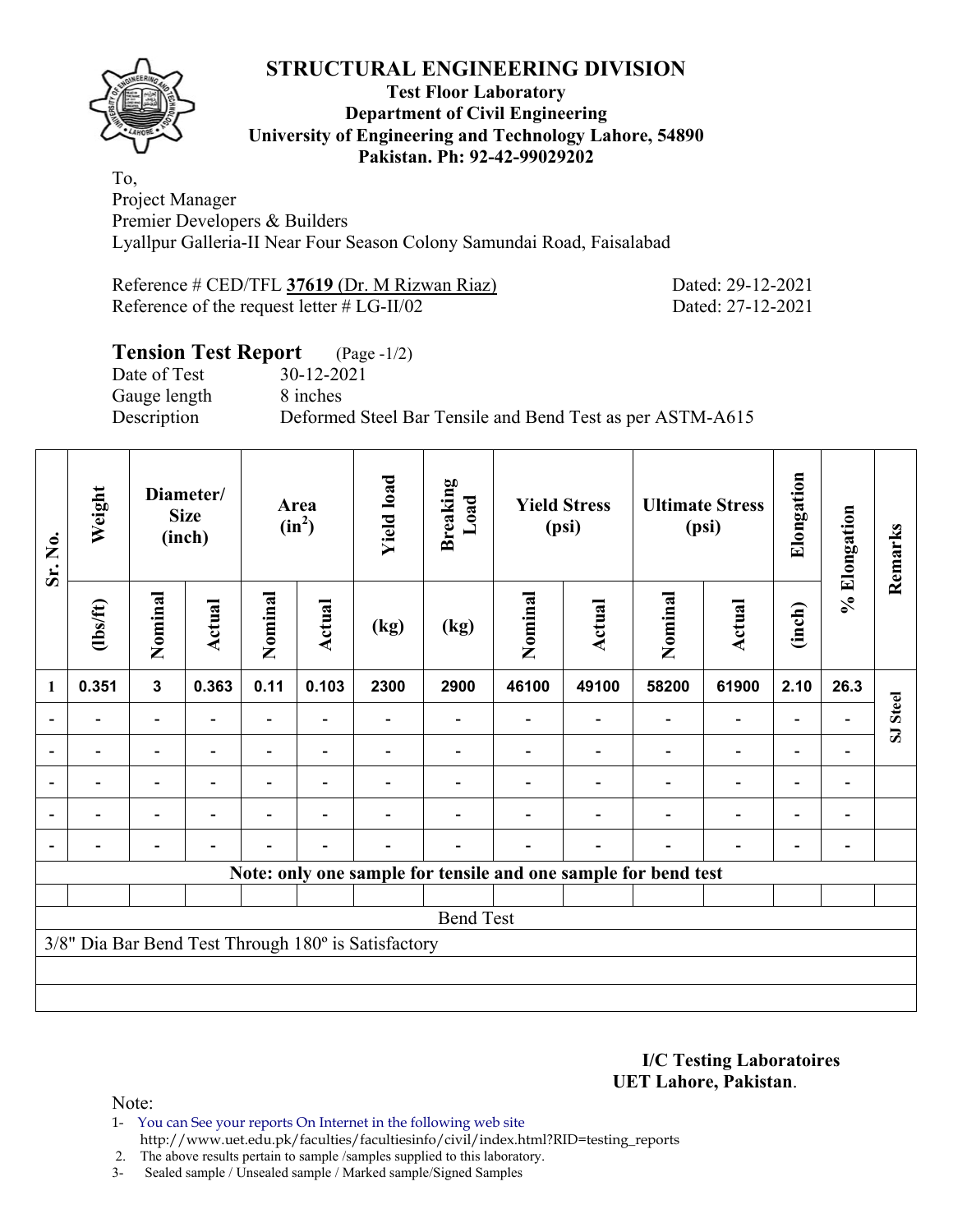![](_page_18_Picture_1.jpeg)

#### **Test Floor Laboratory Department of Civil Engineering University of Engineering and Technology Lahore, 54890 Pakistan. Ph: 92-42-99029202**

To, Project Manager Premier Developers & Builders Lyallpur Galleria-II Near Four Season Colony Samundai Road, Faisalabad

Reference # CED/TFL **37619** (Dr. M Rizwan Riaz) Dated: 29-12-2021 Reference of the request letter # LG-II/03 Dated: 27-12-2021

# **Tension Test Report** (Page -2/2) Date of Test 30-12-2021 Gauge length 8 inches Description Deformed Steel Bar Tensile and Bend Test as per ASTM-A615

| Sr. No.                  | Weight         | Diameter/<br><b>Size</b><br>(inch) |        |         | Area<br>$(in^2)$         | <b>Yield load</b>                                   | <b>Breaking</b><br>Load                                        |         | <b>Yield Stress</b><br>(psi) |         | <b>Ultimate Stress</b><br>(psi) | Elongation               | % Elongation   | Remarks           |
|--------------------------|----------------|------------------------------------|--------|---------|--------------------------|-----------------------------------------------------|----------------------------------------------------------------|---------|------------------------------|---------|---------------------------------|--------------------------|----------------|-------------------|
|                          | $\frac{2}{10}$ | Nominal                            | Actual | Nominal | Actual                   | (kg)                                                | (kg)                                                           | Nominal | Actual                       | Nominal | <b>Actual</b>                   | (inch)                   |                |                   |
| $\mathbf{1}$             | 0.374          | $\overline{\mathbf{3}}$            | 0.374  | 0.11    | 0.110                    | 3600                                                | 4700                                                           | 72200   | 72220                        | 94200   | 94300                           | 1.20                     | 15.0           |                   |
| $\overline{\phantom{0}}$ |                | Ξ.                                 |        |         |                          |                                                     |                                                                |         |                              |         | $\overline{\phantom{0}}$        | $\overline{\phantom{0}}$ |                | <b>Steel</b><br>E |
| $\overline{\phantom{0}}$ |                |                                    |        |         |                          |                                                     |                                                                |         |                              |         | $\overline{\phantom{0}}$        |                          |                |                   |
| $\overline{\phantom{a}}$ |                | $\overline{\phantom{0}}$           |        |         | $\overline{\phantom{0}}$ |                                                     |                                                                |         |                              |         | $\overline{\phantom{a}}$        | $\overline{\phantom{a}}$ | $\blacksquare$ |                   |
| $\overline{\phantom{a}}$ |                | $\blacksquare$                     |        |         |                          |                                                     |                                                                |         |                              |         | $\overline{\phantom{0}}$        | $\overline{\phantom{0}}$ |                |                   |
|                          |                |                                    |        |         | $\overline{\phantom{0}}$ |                                                     |                                                                |         |                              |         | $\overline{\phantom{0}}$        | $\overline{a}$           |                |                   |
|                          |                |                                    |        |         |                          |                                                     | Note: only one sample for tensile and one sample for bend test |         |                              |         |                                 |                          |                |                   |
|                          |                |                                    |        |         |                          |                                                     | <b>Bend Test</b>                                               |         |                              |         |                                 |                          |                |                   |
|                          |                |                                    |        |         |                          | 3/8" Dia Bar Bend Test Through 180° is Satisfactory |                                                                |         |                              |         |                                 |                          |                |                   |
|                          |                |                                    |        |         |                          |                                                     |                                                                |         |                              |         |                                 |                          |                |                   |
|                          |                |                                    |        |         |                          |                                                     |                                                                |         |                              |         |                                 |                          |                |                   |

**I/C Testing Laboratoires UET Lahore, Pakistan**.

Note:

1- You can See your reports On Internet in the following web site http://www.uet.edu.pk/faculties/facultiesinfo/civil/index.html?RID=testing\_reports

2. The above results pertain to sample /samples supplied to this laboratory.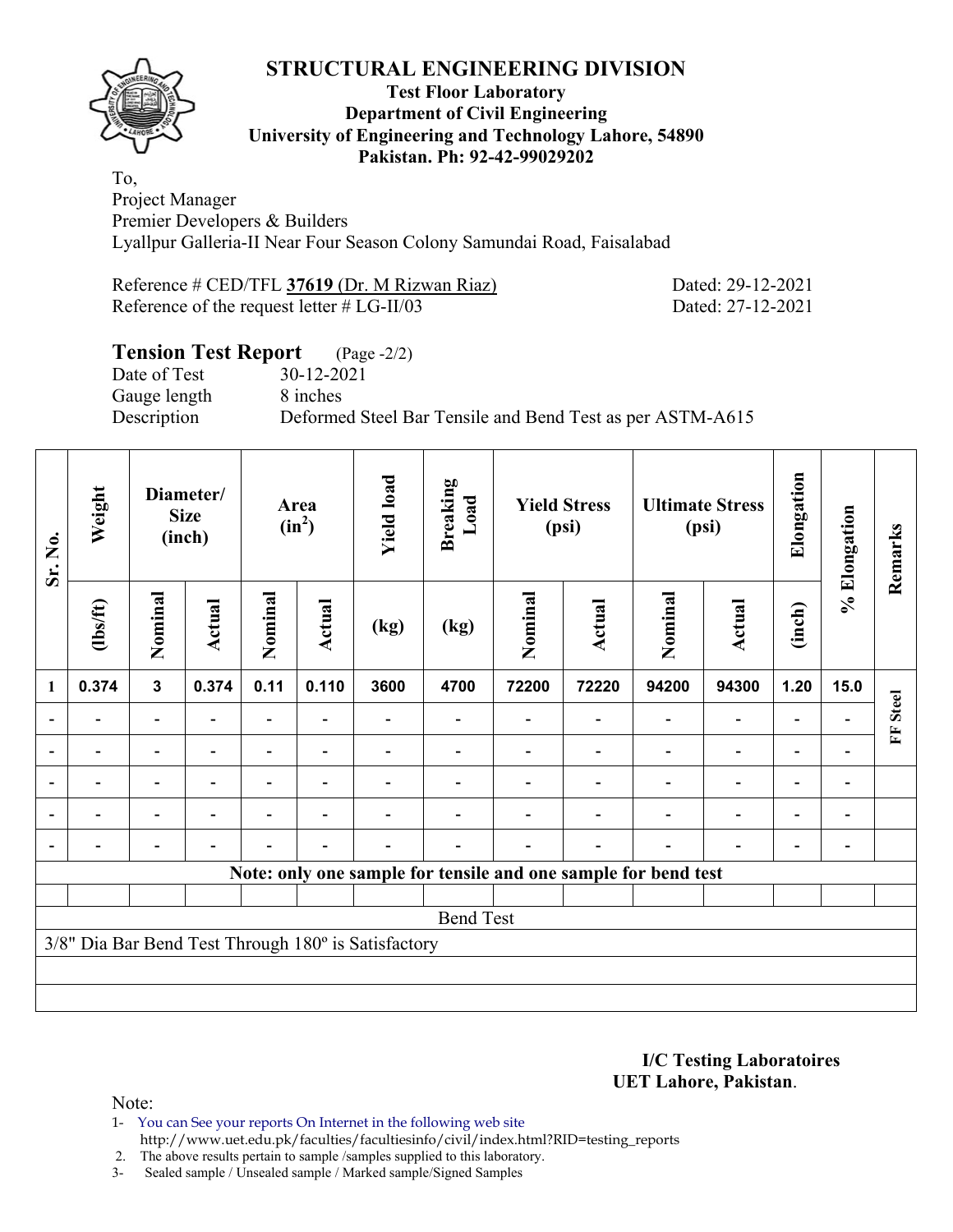**Test Floor Laboratory Department of Civil Engineering University of Engineering and Technology Lahore, 54890 Pakistan. Ph: 92-42-99029202** 

To, Building Research Station Lahore

(Koh-e-Noor Steel)

Reference # CED/TFL **37621** (Dr. M Rizwan Riaz) Dated: 29-12-2021 Reference of the request letter # 154-R/3849 Dated: 28-12-2021

## **Bend Test Report** (Page -1/1)

Date of Test 30-12-2021 Description Deformed Steel Bar Bend Test as per ASTM-A615

| <b>Bend Test</b>                                                 |
|------------------------------------------------------------------|
| $\#3$ Bar Bend Test Through 180 $\degree$ is Satisfactory (G-40) |
| $\#3$ Bar Bend Test Through 180 $\degree$ is Satisfactory (G-60) |
| Note: only two samples for bend test                             |

**I/C Testing Laboratoires UET Lahore, Pakistan**.

Note:

2. The above results pertain to sample /samples supplied to this laboratory.

![](_page_19_Picture_12.jpeg)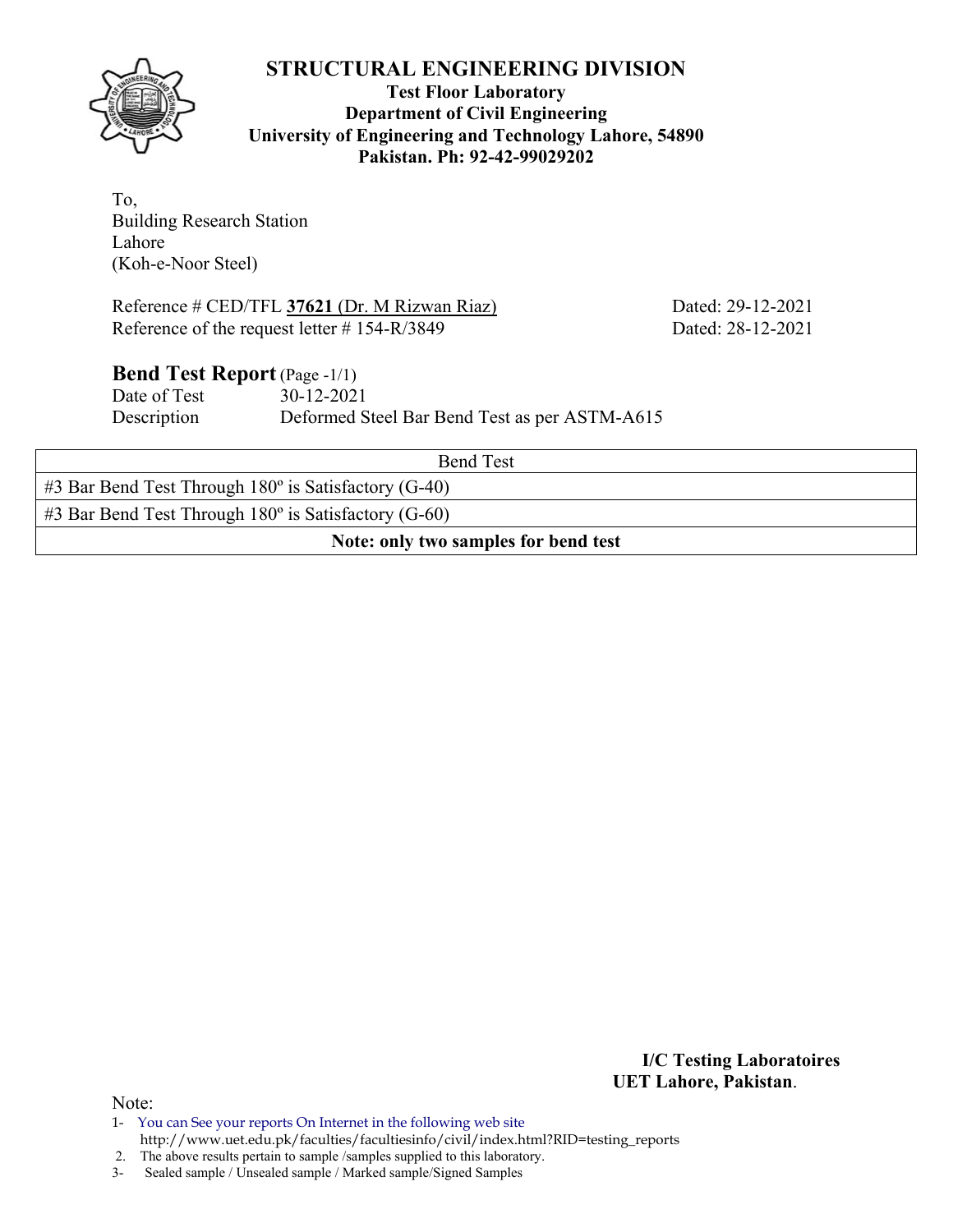![](_page_20_Picture_0.jpeg)

**Test Floor Laboratory Department of Civil Engineering University of Engineering and Technology Lahore, 54890 Pakistan. Ph: 92-42-99029202** 

To, M/S Meher Sons Lahore

Reference # CED/TFL **37622, 624** (Dr. Asad Ullah Qazi) Dated: 30-12-2021 Reference of the request letter # M.S/786/21 Dated: 29-12-2021

#### **Tension Test Report** (Page -1/1) Date of Test 30-12-2021 Gauge length 8 inches Description Deformed Steel Bar Tensile Test

| Sr. No.                  | Weight                   |                          | Diameter/<br><b>Size</b><br>(inch) |                          | Area<br>$(in^2)$         | <b>Yield load</b>        | <b>Breaking</b><br>Load                 |          | <b>Yield Stress</b><br>(psi) |                          | <b>Ultimate Stress</b><br>(psi) | Elongation               | % Elongation             | Remarks |
|--------------------------|--------------------------|--------------------------|------------------------------------|--------------------------|--------------------------|--------------------------|-----------------------------------------|----------|------------------------------|--------------------------|---------------------------------|--------------------------|--------------------------|---------|
|                          | $\frac{2}{10}$           | Nominal                  | Actual                             | Nominal                  | Actual                   | (kg)                     | (kg)                                    | Nominal  | <b>Actual</b>                | Nominal                  | <b>Actual</b>                   | (inch)                   |                          |         |
| $\mathbf{1}$             | 0.257                    | 1/4                      | 0.310                              | --------                 | 0.076                    | 2300                     | 2800                                    | -------- | 67120                        | -------                  | 81700                           | 1.60                     | 20.0                     |         |
| $\overline{2}$           | 0.257                    | 1/4                      | 0.310                              | --------                 | 0.075                    | 2300                     | 2800                                    |          | 67190                        | -------                  | 81800                           | 1.50                     | 18.8                     |         |
| $\overline{\phantom{a}}$ | $\overline{\phantom{a}}$ | $\overline{\phantom{a}}$ | $\overline{\phantom{0}}$           | $\overline{\phantom{a}}$ | $\blacksquare$           | $\overline{\phantom{0}}$ | $\overline{\phantom{a}}$                |          | $\overline{\phantom{a}}$     | $\overline{\phantom{0}}$ | $\overline{\phantom{a}}$        | $\overline{\phantom{0}}$ | $\blacksquare$           |         |
| $\overline{\phantom{a}}$ | $\blacksquare$           | $\overline{\phantom{a}}$ | $\blacksquare$                     | $\blacksquare$           | $\blacksquare$           |                          |                                         |          | $\blacksquare$               | $\blacksquare$           | $\overline{\phantom{0}}$        | $\blacksquare$           | $\blacksquare$           |         |
| $\overline{\phantom{a}}$ | $\overline{\phantom{0}}$ | $\overline{\phantom{a}}$ | $\blacksquare$                     |                          | $\overline{\phantom{0}}$ | $\overline{\phantom{0}}$ |                                         |          | $\overline{\phantom{0}}$     | $\blacksquare$           | $\overline{\phantom{0}}$        | $\overline{\phantom{0}}$ | $\overline{\phantom{a}}$ |         |
| $\overline{\phantom{a}}$ | $\blacksquare$           | $\overline{\phantom{a}}$ | $\overline{\phantom{0}}$           | $\overline{\phantom{a}}$ |                          |                          | $\overline{\phantom{0}}$                |          | $\overline{\phantom{0}}$     |                          | $\overline{\phantom{0}}$        | $\overline{\phantom{0}}$ | $\blacksquare$           |         |
|                          |                          |                          |                                    |                          |                          |                          | Note: only two samples for tensile test |          |                              |                          |                                 |                          |                          |         |
|                          |                          |                          |                                    |                          |                          |                          |                                         |          |                              |                          |                                 |                          |                          |         |
|                          |                          |                          |                                    |                          |                          |                          | <b>Bend Test</b>                        |          |                              |                          |                                 |                          |                          |         |
|                          |                          |                          |                                    |                          |                          |                          |                                         |          |                              |                          |                                 |                          |                          |         |
|                          |                          |                          |                                    |                          |                          |                          |                                         |          |                              |                          |                                 |                          |                          |         |
|                          |                          |                          |                                    |                          |                          |                          |                                         |          |                              |                          |                                 |                          |                          |         |

#### **I/C Testing Laboratoires UET Lahore, Pakistan**.

- 1- You can See your reports On Internet in the following web site
	- http://www.uet.edu.pk/faculties/facultiesinfo/civil/index.html?RID=testing\_reports
- 2. The above results pertain to sample /samples supplied to this laboratory.
- 3- Sealed sample / Unsealed sample / Marked sample/Signed Samples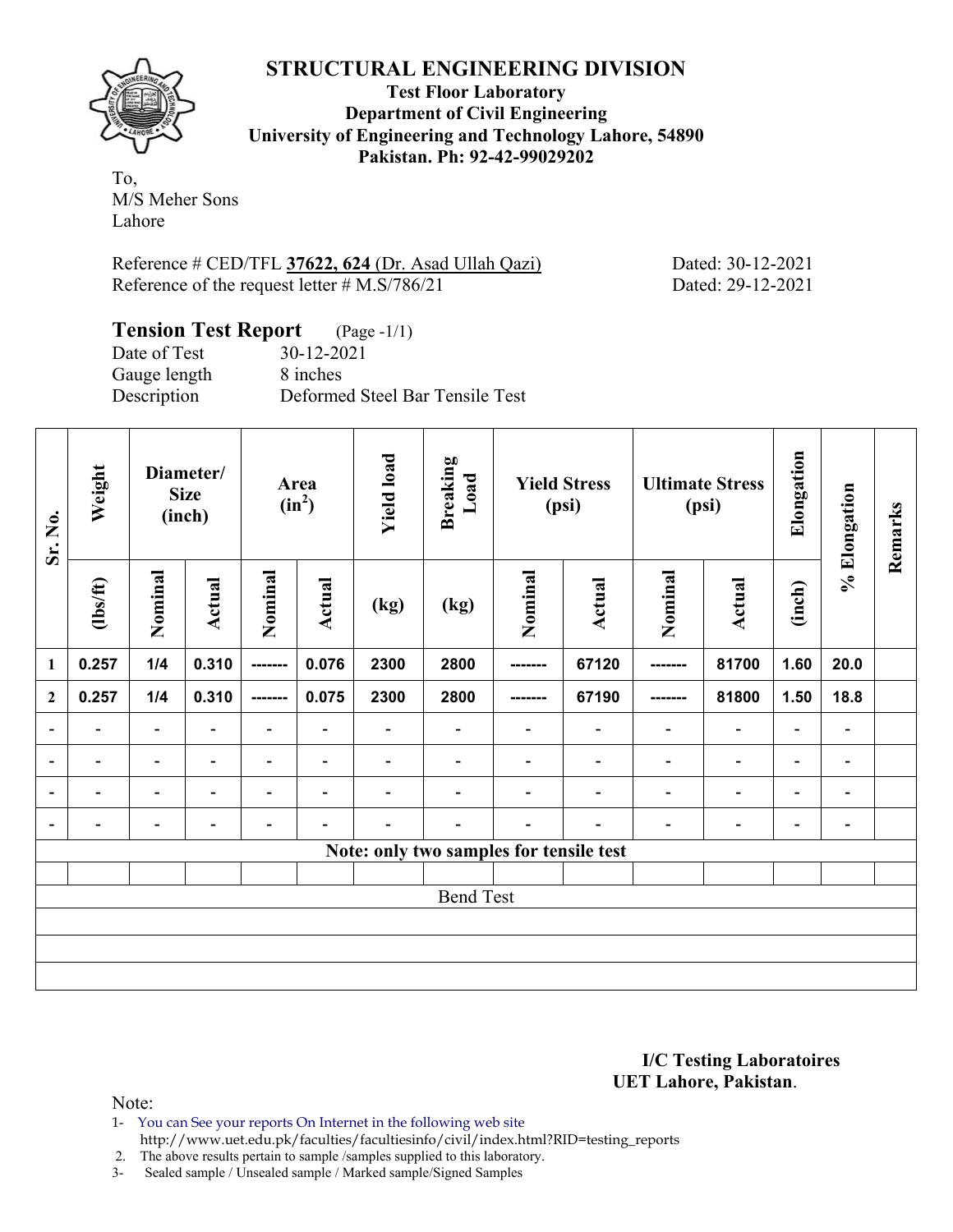**Test Floor Laboratory Department of Civil Engineering University of Engineering and Technology Lahore, 54890 Pakistan. Ph: 92-42-99029202** 

To, Project Manager Dupak Properaties (Pvt) Ltd Defence view Apartments at Shanghai Road Lahore

Reference # CED/TFL **37623** (Dr. Asad Ullah Qazi) Dated: 30-12-2021 Reference of the request letter # Dupak/DVA/057 Dated: 29-12-2021

# **Tension Test Report** (Page -1/1)

Date of Test 30-12-2021 Gauge length 8 inches

Description Deformed Steel Bar Tensile and Bend Test as per ASTM-A615

| Weight<br>Sr. No.        |                                               | Diameter/<br><b>Size</b> |                  |         | Area<br>$(in^2)$         | <b>Yield load</b> | <b>Breaking</b><br>Load |         | <b>Yield Stress</b><br>(psi) | (psi)                                                           | <b>Ultimate Stress</b>   | Elongation               | % Elongation                 | Remarks |
|--------------------------|-----------------------------------------------|--------------------------|------------------|---------|--------------------------|-------------------|-------------------------|---------|------------------------------|-----------------------------------------------------------------|--------------------------|--------------------------|------------------------------|---------|
|                          | $\frac{2}{10}$                                | Nominal<br>$(\#)$        | Actual<br>(inch) | Nominal | <b>Actual</b>            | (kg)              | (kg)                    | Nominal | Actual                       | Nominal                                                         | <b>Actual</b>            | (inch)                   |                              |         |
| $\mathbf{1}$             | 0.390                                         | $\mathbf{3}$             | 0.382            | 0.11    | 0.115                    | 3800              | 5100                    | 76200   | 73020                        | 102200                                                          | 98000                    | 1.40                     | 17.5                         |         |
| $\mathbf{2}$             | 0.389                                         | $\mathbf{3}$             | 0.381            | 0.11    | 0.114                    | 3800              | 5100                    | 76200   | 73300                        | 102200                                                          | 98400                    | 1.30                     | 16.3                         |         |
|                          |                                               | $\overline{\phantom{0}}$ |                  |         |                          |                   |                         |         |                              |                                                                 | $\overline{a}$           |                          |                              |         |
| $\overline{\phantom{0}}$ |                                               | -                        |                  |         | $\blacksquare$           |                   |                         |         |                              |                                                                 | $\overline{\phantom{0}}$ | $\overline{\phantom{0}}$ | $\qquad \qquad \blacksquare$ |         |
| $\blacksquare$           |                                               | $\overline{\phantom{a}}$ | $\blacksquare$   |         | $\overline{\phantom{a}}$ |                   |                         |         |                              | $\blacksquare$                                                  | $\overline{a}$           | $\overline{\phantom{0}}$ | $\blacksquare$               |         |
|                          | -                                             | -                        |                  |         | $\blacksquare$           | -                 |                         |         | ۰                            | $\blacksquare$                                                  | $\overline{a}$           | $\overline{\phantom{a}}$ | $\overline{\phantom{0}}$     |         |
|                          |                                               |                          |                  |         |                          |                   |                         |         |                              | Note: only two samples for tensile and one sample for bend test |                          |                          |                              |         |
|                          |                                               |                          |                  |         |                          |                   |                         |         |                              |                                                                 |                          |                          |                              |         |
|                          |                                               |                          |                  |         |                          |                   | <b>Bend Test</b>        |         |                              |                                                                 |                          |                          |                              |         |
|                          | #3 Bar Bend Test Through 180° is Satisfactory |                          |                  |         |                          |                   |                         |         |                              |                                                                 |                          |                          |                              |         |
|                          |                                               |                          |                  |         |                          |                   |                         |         |                              |                                                                 |                          |                          |                              |         |
|                          |                                               |                          |                  |         |                          |                   |                         |         |                              |                                                                 |                          |                          |                              |         |

**I/C Testing Laboratoires UET Lahore, Pakistan**.

Note:

1- You can See your reports On Internet in the following web site http://www.uet.edu.pk/faculties/facultiesinfo/civil/index.html?RID=testing\_reports

2. The above results pertain to sample /samples supplied to this laboratory.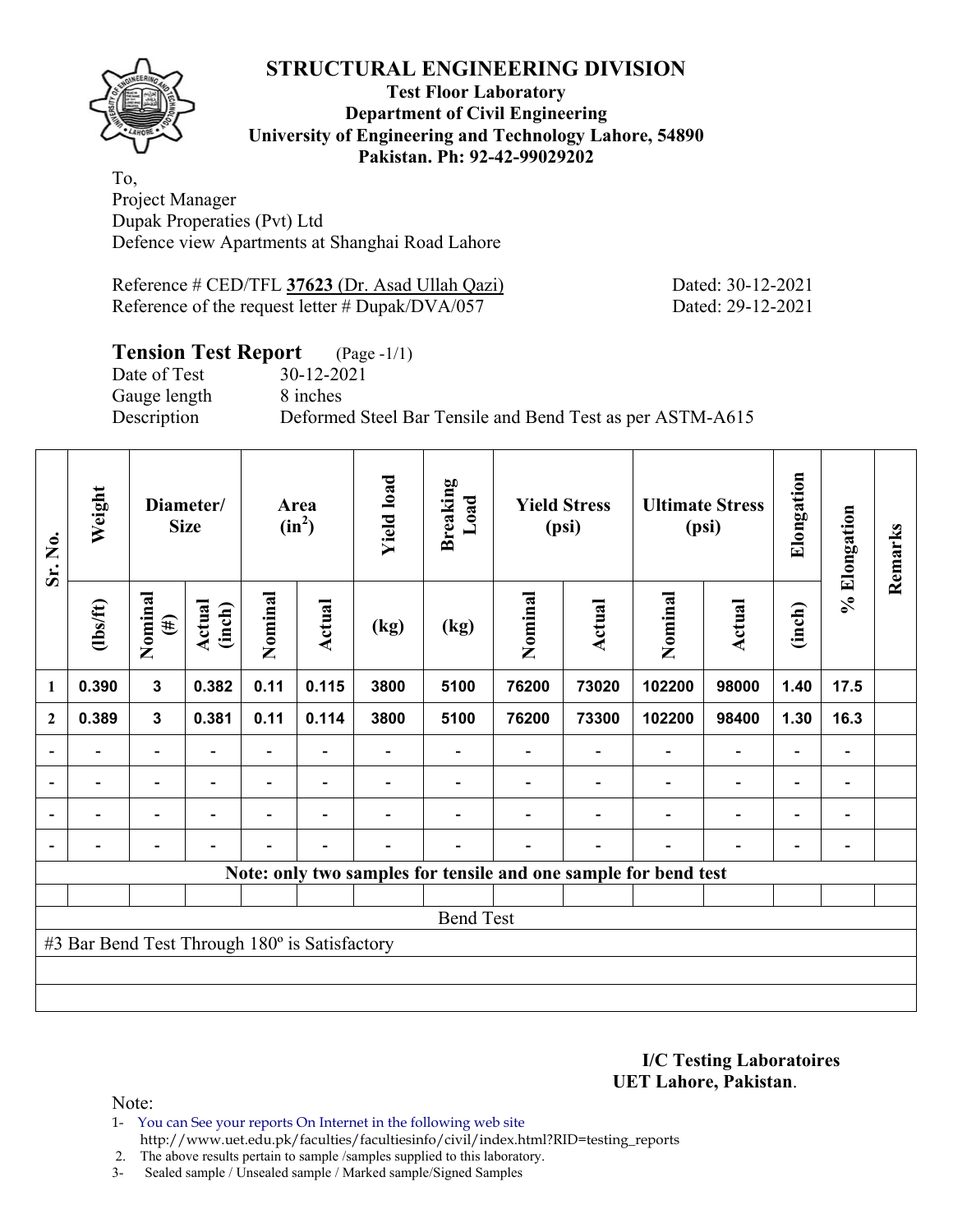![](_page_22_Picture_1.jpeg)

#### **Test Floor Laboratory Department of Civil Engineering University of Engineering and Technology Lahore, 54890 Pakistan. Ph: 92-42-99029202**

To, Resident Engineer Orbit Housing The Spring Apartment Homes

Reference # CED/TFL **37626** (Dr. Asif Hameed) Dated: 30-12-2021 Reference of the request letter # Nil Dated: 30-12-2021

# **Tension Test Report** (Page -1/1) Date of Test 30-12-2021 Gauge length 8 inches Description Deformed Steel Bar Tensile and Bend Test as per ASTM-A615

| Sr. No.                  | Weight<br>Diameter/<br><b>Size</b>            |                          |                  | Area<br>$(in^2)$         | <b>Yield load</b>        | <b>Breaking</b><br>Load  |                                                                 | <b>Yield Stress</b><br>(psi) |                          | <b>Ultimate Stress</b><br>(psi) | Elongation                   | % Elongation             | Remarks                      |  |
|--------------------------|-----------------------------------------------|--------------------------|------------------|--------------------------|--------------------------|--------------------------|-----------------------------------------------------------------|------------------------------|--------------------------|---------------------------------|------------------------------|--------------------------|------------------------------|--|
|                          | $\frac{2}{10}$                                | Nominal<br>$(\#)$        | Actual<br>(inch) | Nominal                  | Actual                   | (kg)                     | (kg)                                                            | Nominal                      | <b>Actual</b>            | Nominal                         | <b>Actual</b>                | (inch)                   |                              |  |
| 1                        | 0.375                                         | $\mathbf{3}$             | 0.374            | 0.11                     | 0.110                    | 3200                     | 4800                                                            | 64200                        | 64030                    | 96200                           | 96100                        | 1.40                     | 17.5                         |  |
| $\mathbf{2}$             | 0.376                                         | $\mathbf{3}$             | 0.375            | 0.11                     | 0.110                    | 3300                     | 4900                                                            | 66200                        | 65900                    | 98200                           | 97900                        | 1.20                     | 15.0                         |  |
|                          |                                               | $\overline{\phantom{0}}$ |                  |                          |                          |                          |                                                                 |                              |                          |                                 | $\qquad \qquad \blacksquare$ | $\overline{\phantom{0}}$ |                              |  |
| $\overline{\phantom{0}}$ | $\overline{\phantom{0}}$                      | $\overline{\phantom{a}}$ | $\blacksquare$   |                          | $\blacksquare$           |                          |                                                                 |                              | $\blacksquare$           | $\blacksquare$                  | $\qquad \qquad \blacksquare$ | $\overline{\phantom{a}}$ | $\blacksquare$               |  |
|                          | $\overline{\phantom{0}}$                      | $\overline{\phantom{a}}$ |                  | $\blacksquare$           | ۰                        |                          |                                                                 |                              | $\blacksquare$           | ۰                               | $\overline{\phantom{0}}$     | $\overline{\phantom{0}}$ | $\blacksquare$               |  |
|                          | $\overline{\phantom{0}}$                      | -                        |                  | $\overline{\phantom{0}}$ | $\overline{\phantom{0}}$ | $\overline{\phantom{0}}$ |                                                                 |                              | $\overline{\phantom{0}}$ | $\blacksquare$                  | $\qquad \qquad \blacksquare$ | $\overline{\phantom{0}}$ | $\qquad \qquad \blacksquare$ |  |
|                          |                                               |                          |                  |                          |                          |                          | Note: only two samples for tensile and one sample for bend test |                              |                          |                                 |                              |                          |                              |  |
|                          |                                               |                          |                  |                          |                          |                          |                                                                 |                              |                          |                                 |                              |                          |                              |  |
|                          |                                               |                          |                  |                          |                          |                          | <b>Bend Test</b>                                                |                              |                          |                                 |                              |                          |                              |  |
|                          | #3 Bar Bend Test Through 180° is Satisfactory |                          |                  |                          |                          |                          |                                                                 |                              |                          |                                 |                              |                          |                              |  |
|                          |                                               |                          |                  |                          |                          |                          |                                                                 |                              |                          |                                 |                              |                          |                              |  |
|                          |                                               |                          |                  |                          |                          |                          |                                                                 |                              |                          |                                 |                              |                          |                              |  |

**I/C Testing Laboratoires UET Lahore, Pakistan**.

Note:

1- You can See your reports On Internet in the following web site http://www.uet.edu.pk/faculties/facultiesinfo/civil/index.html?RID=testing\_reports

2. The above results pertain to sample /samples supplied to this laboratory.